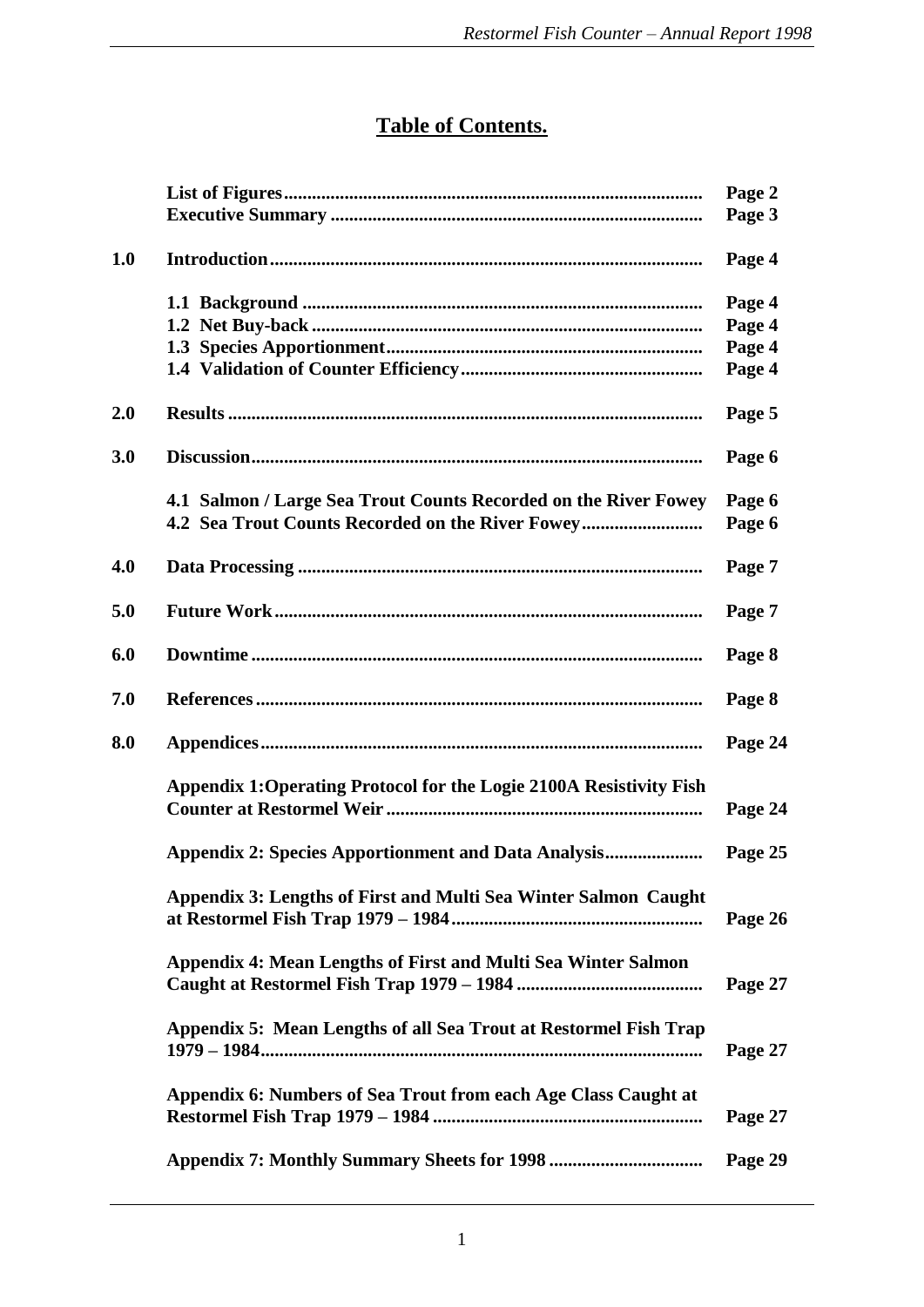## **List of Figures**

| <b>Figure 1</b> | <b>Monthly Upstream Counts for Salmon / Large Sea Trout at Restormel Weir</b>        | Page 9.      |
|-----------------|--------------------------------------------------------------------------------------|--------------|
| <b>Figure 2</b> | Monthly Upstream Counts for Sea Trout at Restormel Weir 1998                         | Page 10.     |
| Figure 3        | Monthly Upstream Counts for Salmon and Sea Trout, in Relation to Monthly             | Page 11.     |
|                 | Figures 4-27 Daily Upstream Salmon and Sea Trout Counts in Relation to Flow (cumecs) | Pages 12-23. |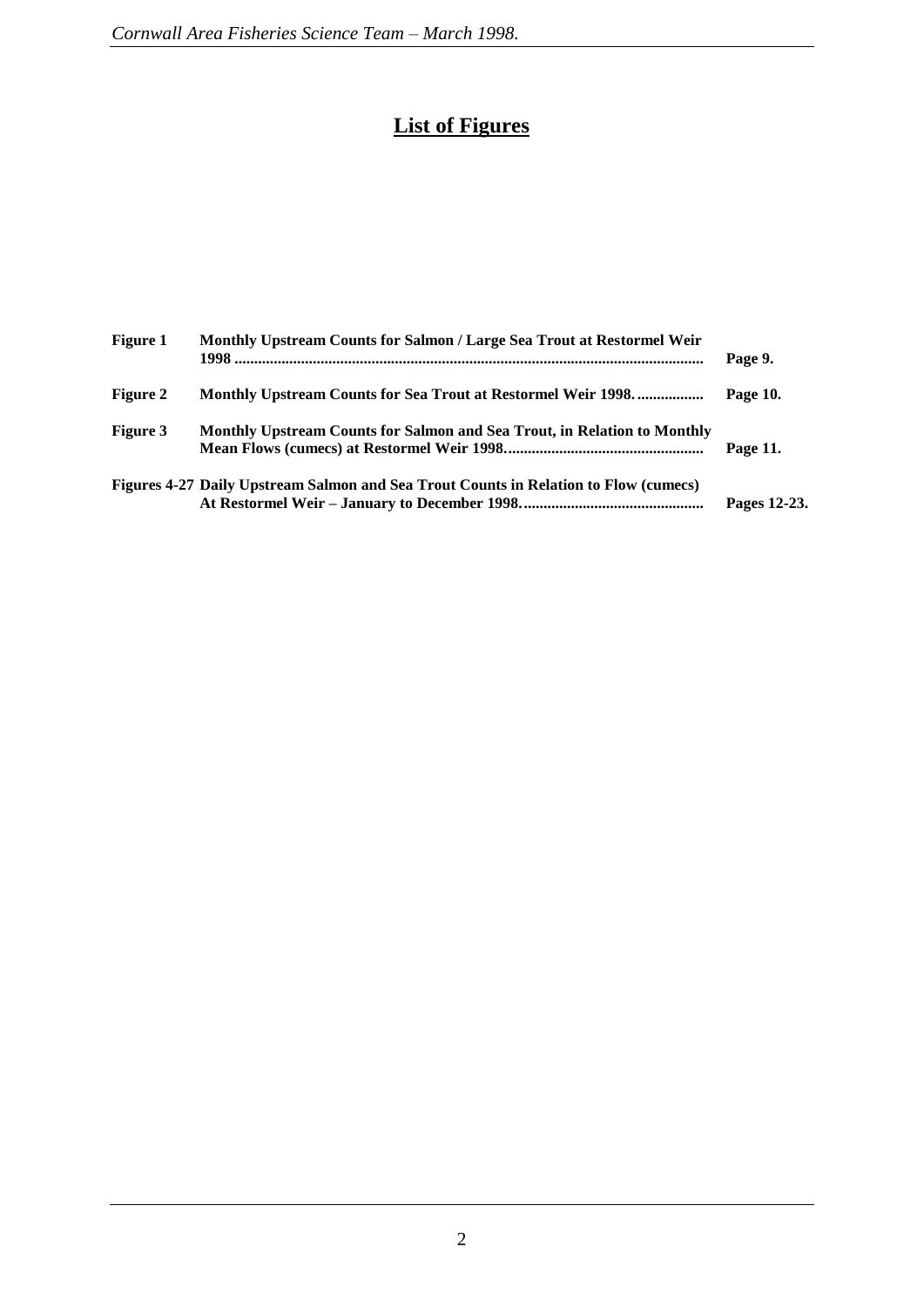## **Executive Summary**

The following report details the daily upstream counts of migratory salmonids recorded at Restormel Weir fish counting station (SX 107 613) in 1998. The report includes the period of the commercial migratory salmonid net buy-back scheme, which was in operation between 2 March to 15 June 1998, inclusive.

The weir at Restormel is 'Crump' sectioned with three open channels. It is situated on the River Fowey, approximately 2-km upstream of the tidal limit. The fish counter at Restormel is a resistivity based system (Logie 2100A – Aquantic limited) and operates over all three channels of the weir.

- The 1998 upstream count for salmon / large sea trout was 882. The total salmon run size was 543, which was exactly the same as 1997. The count estimate was made using counts recorded between July and February, effectively excluding the majority of the large salmon sized sea trout.
- The 1998 upstream count for sea trout was 3590. This equates to a 2% decrease in the total number of sea trout when compared to 1997.

The run pattern observed for salmon and sea trout in 1998 is consistent with that of previous years. However, the total combined annual count of salmon and sea trout migrating upstream on the River Fowey was 6% lower than that achieved in previous years.

Modem-based telemetry has recently been installed at the counter site and will enable the counter to be remotely downloaded and monitored. This is expected to lead to an increase in counter efficiency and a reduction in unplanned downtime.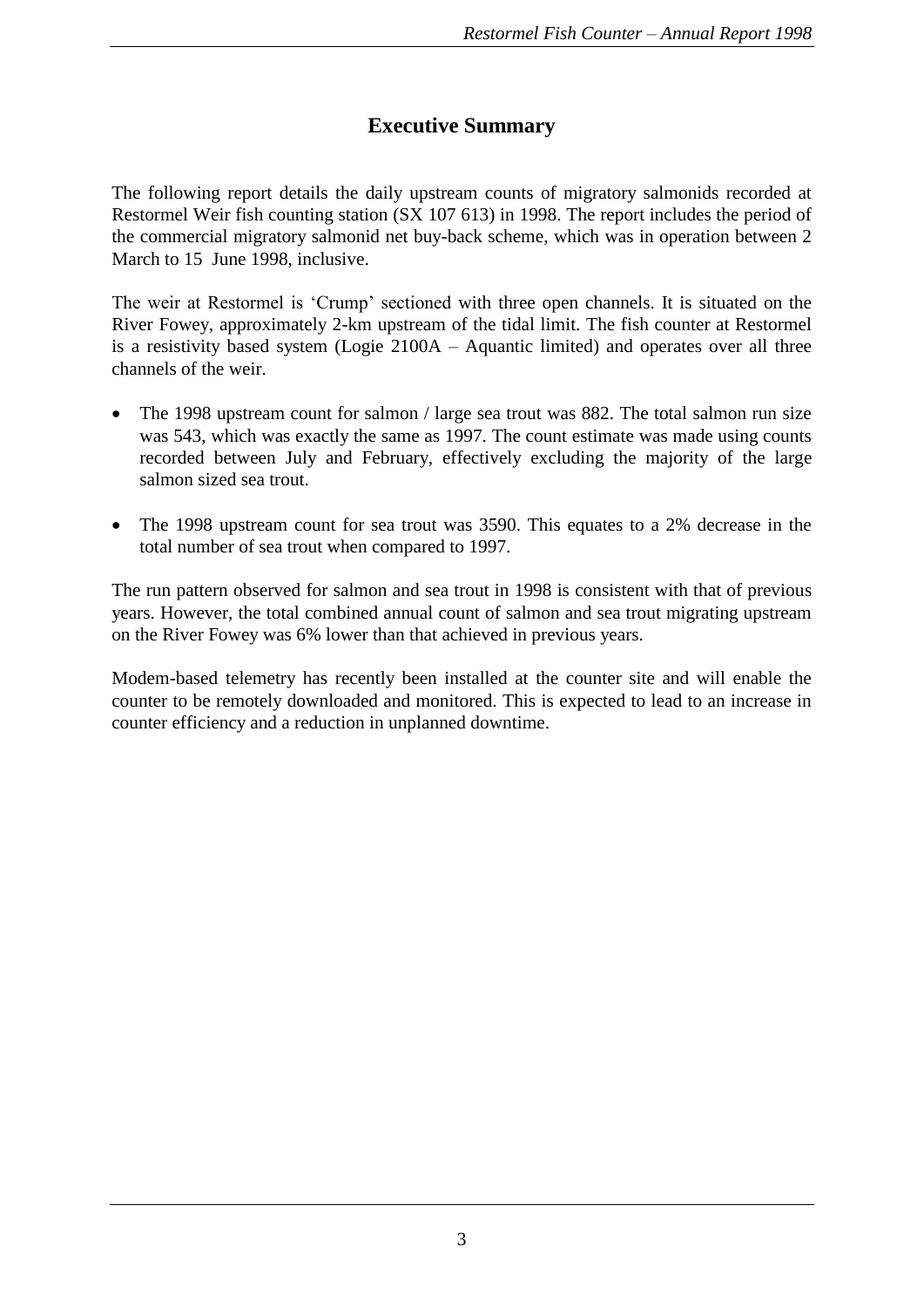## **1.0 Introduction**

The following report presents salmon and sea trout counts, with respect to daily mean flow (cumecs) recorded at Restormel fish counting station (SX 107 613) on the River Fowey, in 1998. The flow data reflects the residual flow that exists at Restormel weir following abstraction at Restormel Water Treatment Works (WTW) by South West Water Limited (SWWL).

#### *1.1 Background*

The counter at Restormel is a resistivity based system (Logie 2100A - Aquantic Limited) and was installed at Restormel in 1994. Data collection commenced in 1995. A description detailing the operation of the resistivity fish counter at Restormel is provided in Appendix 1 (Page 24).

The gauging weir at Restormel is situated on the River Fowey, approximately 2-km upstream of the tidal limit. The weir is 'Crump' sectioned with three open channels, a centre channel (3.5 metres) and two side channels (6.5 metres each). The counter operates over each of these three channels, allowing complete coverage of the river, a total width of 17 metres.

The counter at Restormel is the second resistivity-based system operated by the Cornwall Area Fisheries Science Team. The other counter is located on the River Tamar at Gunnislake Weir (SX 435 713).

#### *1.2 Net Buy-Back*

As in 1997, a buy-back of commercial migratory salmonid netting time was operated on the River Fowey in 1998. This took place from 2 March to 15 June 1998, inclusive. The main aim of the buy-back scheme was to mitigate for sea trout spawning, which was lost due to the construction of Colliford Reservoir.

#### *1.3 Species Apportionment*

The counter has the ability to record electrical changes that are directly proportional to the size of fish that have traversed the counter electrodes. Species apportionment is possible due to the relationship that exists between fish length and deflection size. However, it is not possible to distinguish between a salmon and a sea trout of comparable size. It is therefore inevitable that the salmon count may include some large sea trout. As this situation is most likely to exist between March and the end of June, a data handling protocol has been developed to minimise this eventuality. This is described in Appendix 2 (Page 25).

#### *1.4 Validation of counter efficiency*

Validation studies carried out on the counter in 1997 (Ref: 01), showed that the Restormel fish counter was:

- 90% efficient in detecting upstream migrating fish greater than 45 cm in length.
- 60% efficient in detecting upstream migrating fish less than 45 cm in length.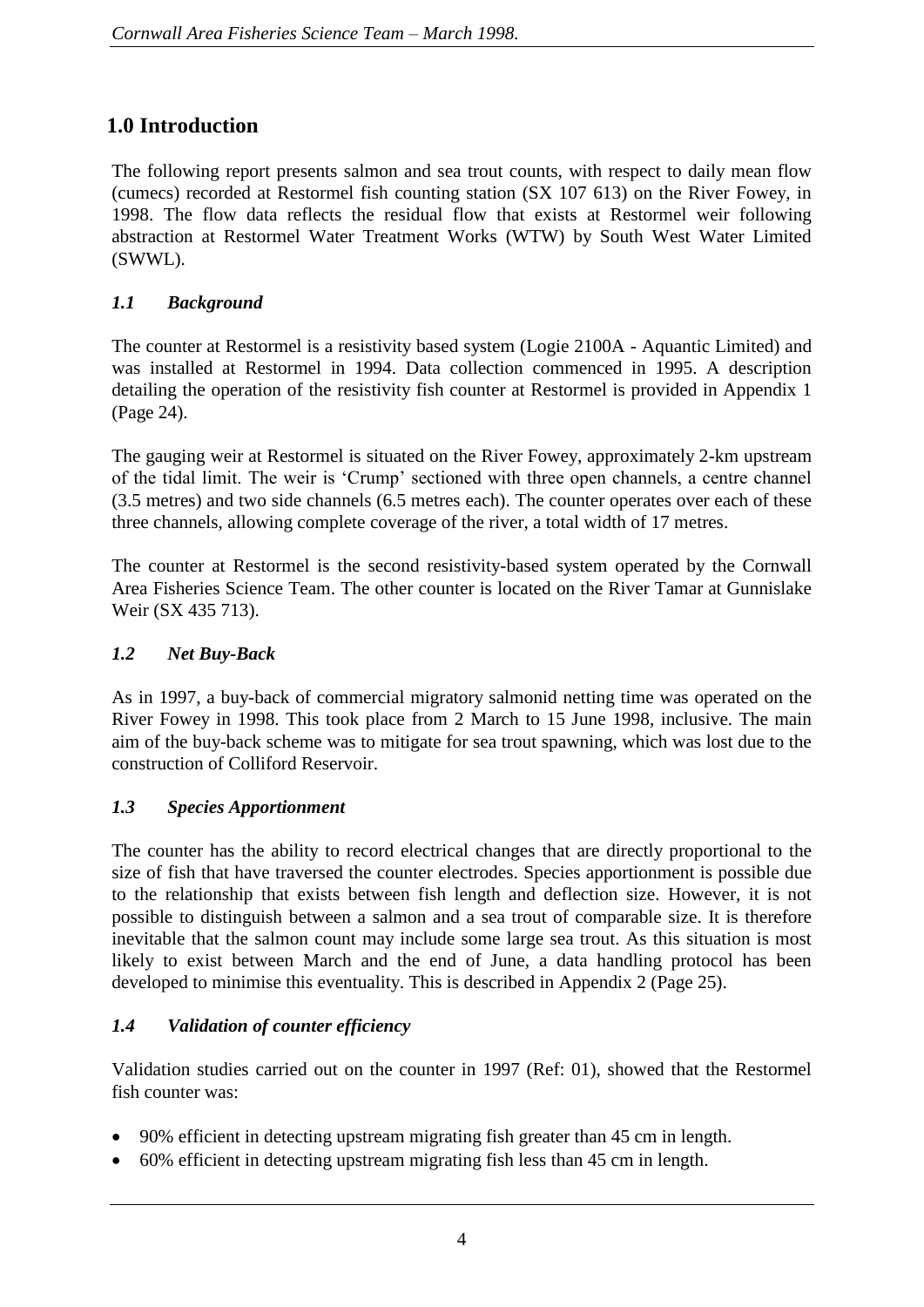Mean Length (cm)

Data from fish trapping studies carried out between 1979 and 1984 has been used to establish the mean length for one sea-winter (grilse) and multi sea-winter salmon on the River Fowey. Data from the same study has also been used to calculate the mean length for sea trout (all sea age categories).

#### **Mean Lengths for Salmon and Sea Trout Caught at Restormel Fish Trap 1979 – 1984.**

| Salmon     | One Sea-Winter Fish (Grilse)<br>Multi Sea-Winter Fish                                   | 61.62                   | 78.79 |
|------------|-----------------------------------------------------------------------------------------|-------------------------|-------|
| Sea Trout* | School Peal $(+)$<br>Maiden / Single Spawners $(.1+/.2+)$<br>Multiple Spawners $(2Sm+)$ | 29.46<br>42.21<br>52.96 |       |

#### **Data extracted from Sambrook, 1985**

\**Individual fish lengths were unavailable for the sea trout trapped in this study. The means shown have been calculated from average fish lengths to give an indication of the size split between the age classes and this should be borne in mind when interpreting the data.*

A summary of the data used to calculate the average lengths (above) for salmon and sea trout (mean lengths) caught at Restormel fish trap between 1979 - 1984 is provided in Appendix 3,4,5 and 6 (Pages 26 & 27).

The data presented above supports the relationship between fish length and deflection size that has been established independently using counter data and video footage from the Restormel fish counter site. It also supports the use of deflection sizes to differentiate between salmon / large sea trout and sea trout.

#### **2.0 Results**

The migratory salmonid counts obtained for the River Fowey recorded at Restormel fish counting station are presented as follows:

**Figure 1** (Page 9): This presents the monthly upstream counts for salmon / large sea trout recorded at Restormel weir in 1998. The total number of salmon / large sea trout counted moving up the river in 1998 was 882 (Table 1).

**Figure 2** (Page 10): Presents the monthly upstream counts for sea trout recorded at Restormel weir in 1998. The total number of sea trout counted moving up the river in 1998 was 3590 (Table 2). This equates to a 2% reduction in the run size when compared to last years figures.

**Figure 3** (Page 11): Presents the monthly upstream counts for salmon / large sea trout and sea trout, in relation to monthly mean flow (cumecs) at Restormel weir in 1998.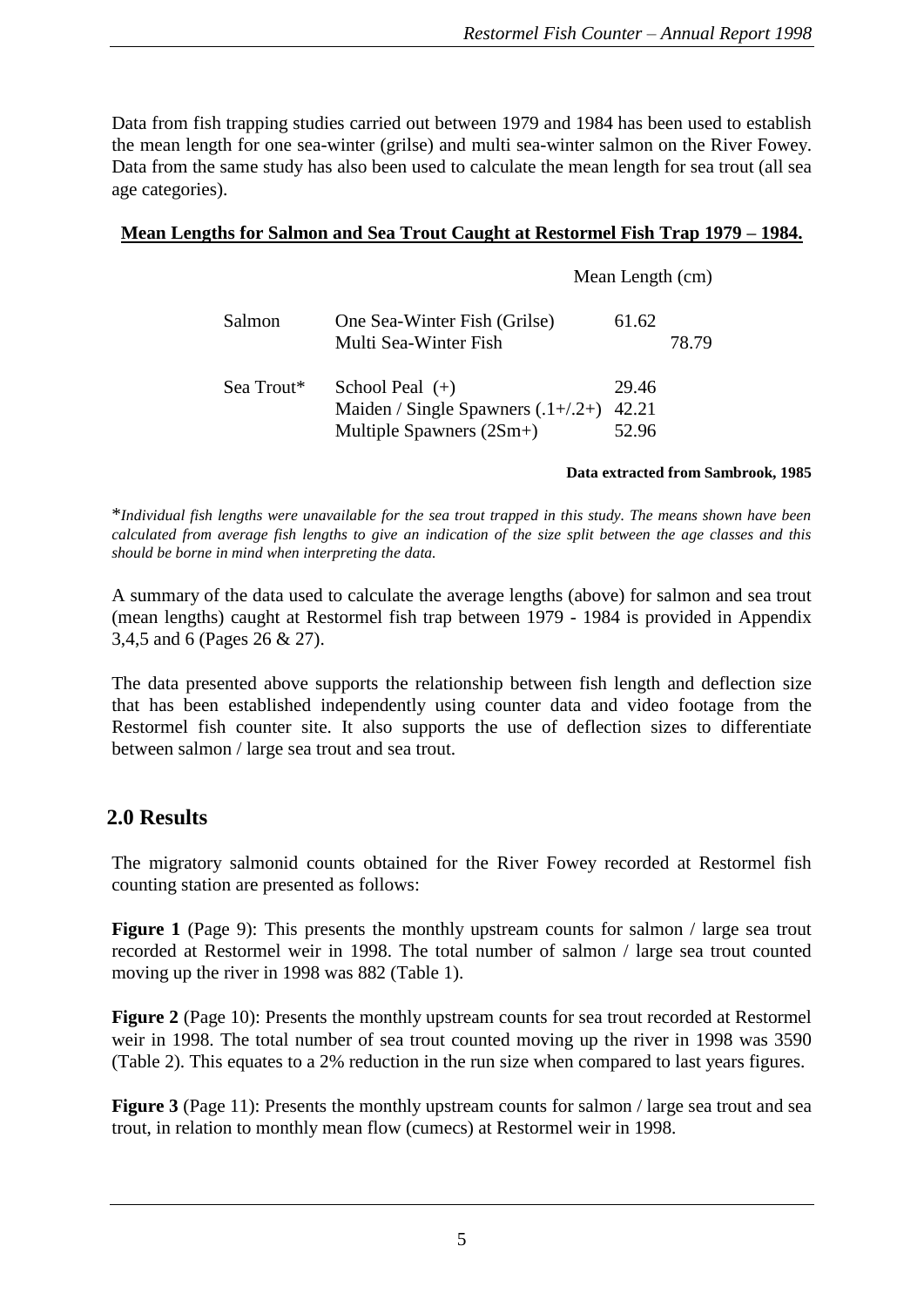**Figures 4 – 27** (Pages 12 – 23): Each of these figures presents daily upstream counts for salmon / large sea trout and sea trout, for each month, in relation to daily mean flow (cumecs) recorded at Restormel weir.

Note:

 To aid in interpretation of the data, axis scaling may differ between the monthly summary plots. Care should therefore be taken when interpreting the data within each figure.

### **3.0 Discussion**

Figures 1 and 2 indicate that the run pattern observed for salmon and sea trout on the River Fowey in 1998 is consistent with previous years. However, there is a reduction in the annual total count of both salmon and sea trout migrating upstream on the River Fowey when compared to previous years.

#### *3.1 Salmon / Large Sea Trout counts recorded on the River Fowey 1995 - 1998.*

The upstream counts obtained during March - June indicate that a large number of salmon sized fish are entering the river at this time. Traditionally salmon, predominantly one seawinter fish (grilse) are known to enter the Fowey from the end of June with a late run of fish from October – January. Historic rod catch and trapping data indicates that only small numbers of salmon enter the River Fowey prior to the end of June. It is therefore highly likely that the majority of these fish are large sea trout. Analysis of video data taken in May / June (channel 1) and anecdotal evidence tend to confirm this.

Counter data from previous years indicates a general increase in the number of these larger fish over the last four years, with the exception of 1995, which was a drought year. Bearing this in mind, counts recorded for salmon between July and February probably provide a more reliable estimate of the salmon run size, as this would effectively remove the majority of the larger sea trout from the count. The count between July and February in 1998 was 543, which was exactly the same as the 1997 counts over the same period.

There is an increase in the size of the run in October and November, which can probably be attributed to increased flows during this period. However the counter data suggests that there is a general decline in the overall size of the salmon runs over successive years. Counter data from previous years indicates that the late run of salmon has progressively decreased in size since 1996, the run in January 1998 being the lowest recorded over the last four years.

#### *3.2 Sea Trout Counts Recorded on the River Fowey 1995 - 1998.*

Traditionally, the main sea trout run on the River Fowey is consistent with that of many other rivers in the South West. The main sea trout run is concentrated predominantly in the months of June and July with the peak movement of sea trout, predominantly school peal, occurring in July. Smaller runs occur in April, May and August with numbers declining sharply near the end of August and only small numbers moving upstream thereafter.

The counter data indicates that the sea trout runs in 1998 were smaller in size than those of previous years but were extended over a longer period (April – August). The lower counts in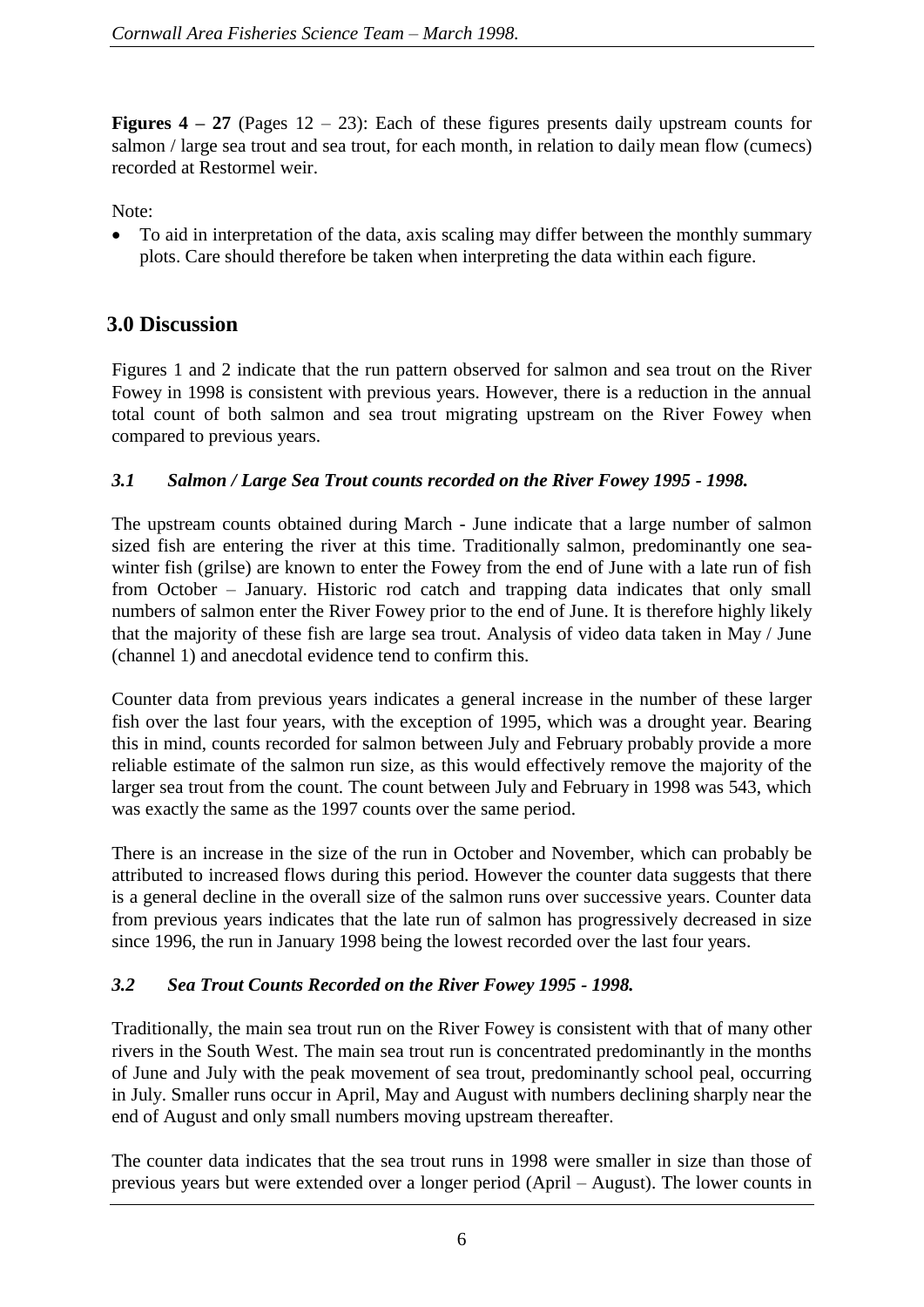June and July reflect this fact with the main run of sea trout beginning in May. This resulted in the May 1998 sea trout count being twice the size of that recorded in previous years and the counts in July 1998 being the lowest recorded in previous years. High river flow rates in the spring of 1998, those in April being particularly high, may have caused these fish movements, inducing the fish to migrate upstream earlier than usual.

The low counts in December can be attributed to the counter being out of action from the 15 December to the end of the year. This was due to a faulty internal power supply unit. The counts around this period were not considered to be consistent enough to make a reliable estimate for the lost count data. However, the counts after and prior to the counter being out of action, together with data from previous years suggests that the numbers of fish traversing the weir are likely to be low and would therefore have little effect on the overall run patterns.

#### **4.0 Data Processing**

The data presented in this report represents final adjusted counts, which take into account such things as maintenance work on the weir i.e. cleaning, which may have caused false counts. Weir cleaning was initiated in May 1998, data from previous years was not considered to be affected by this activity. The data for 1998, presented in the initial monthly summary reports, were intended to give a general indication of the movements of migratory salmonids and have been superseded by the data included in this report.

### **5.0 Future Work**

- i. A telephone line has been linked to the fish counter hut at Restormel and telemetry equipment has now been installed. The installation of the telemetry system has also included an upgrade of the fish counter software and is expected to offer the following benefits:
- The counter can be remotely downloaded at present, the site needs to be visited on a weekly basis to be downloaded.
- The operation of the counter can be remotely checked on a daily basis, which should identify potential problems and so reduce downtime.
- Increased efficiency, as the operational parameters can be closely monitored and adjusted remotely from the office at Launceston, according to environmental conditions.
- More time can be devoted to the further development and improvement of the counter due to the reduction in the number of man-hours needed to travel to and from the counter site to download data.
- An EPROM upgrade a component of the central processing unit (CPU) and compliance testing for all fish counter equipment is in progress and will ensure that the counter at Restormel should not fail due to the Year 2000 date change.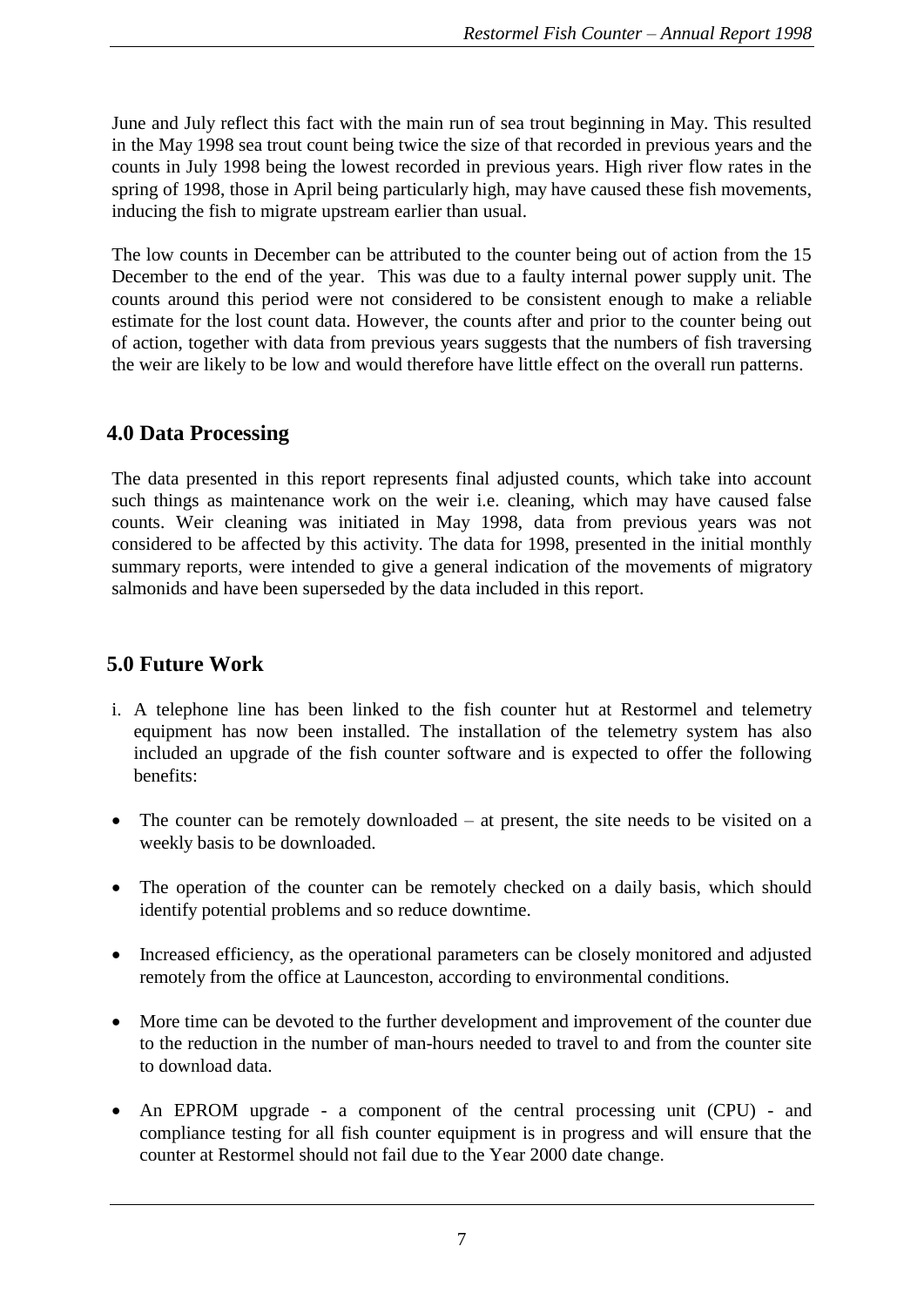ii. Video validation will still be carried out during the summer months to assess the efficiency of the counter.

#### **6.0 Downtime**

The counter operated for 349 of the 365 days. The downtime of 16 days, excluding days in 1999, was due to a faulty internal power supply unit, which supplies the power for the CPU and electrode interface cards (ERICs). The fault was detected on 31 December. The initial cause of the fault is unknown but is thought to have been due to a power surge.

#### **7.0 References**

- 01. " A preliminary assessment of the ability of Restormel fish counter to enumerate the passage of migratory salmonids on the River Fowey"; Environment Agency, South West Region, September 1998.
- 02. Sambrook, H. T. "Upstream Migration of Salmonids into the River Fowey Catchment, Restormel Trap 1979 – 1984. South West Water, Dept. of Env. Serv., Environmental Section – West, Vol II, 1985.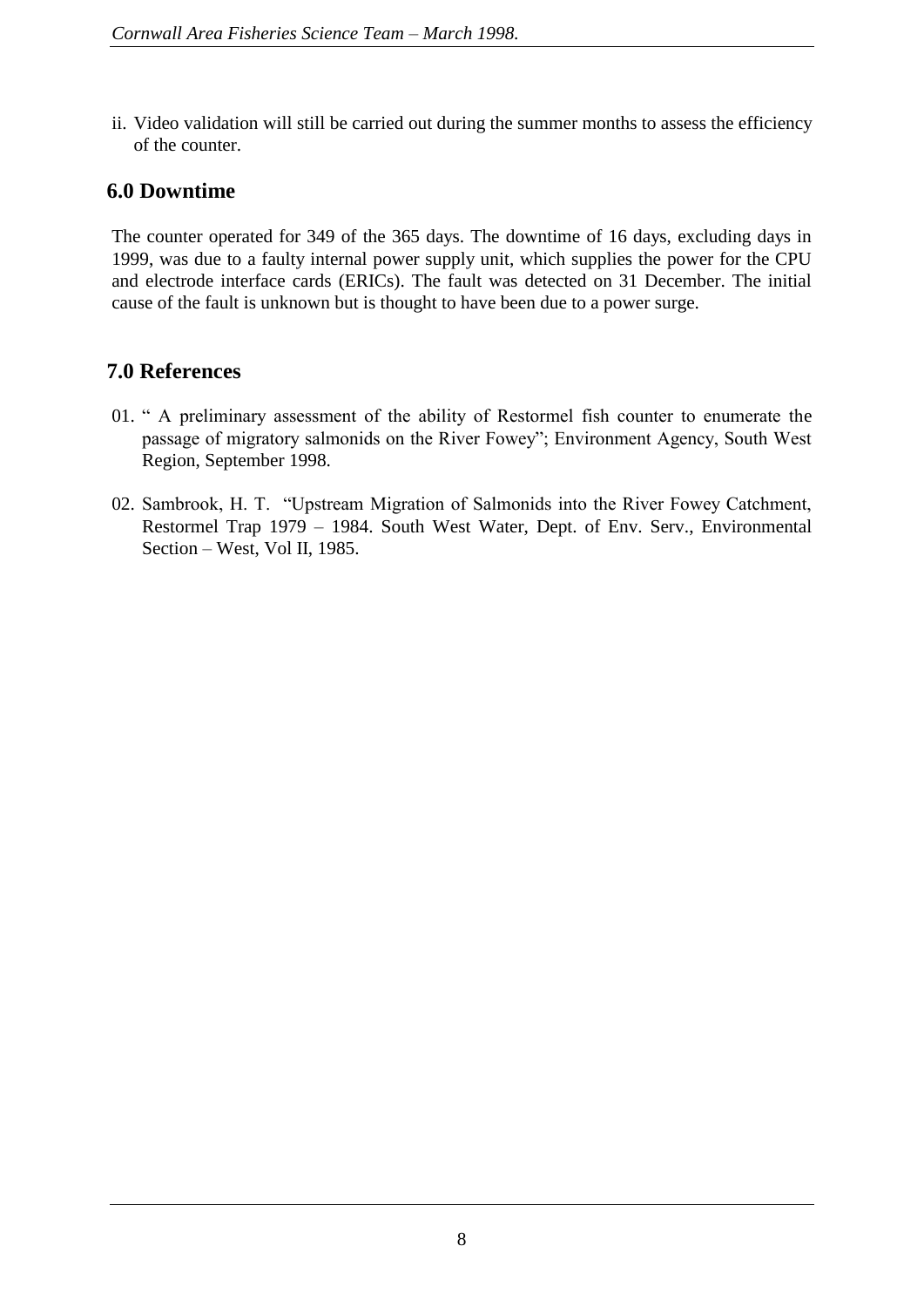



**Table 1 – Monthly Upstream Counts for Salmon / Large Sea Trout at Restormel 1995-1998.**

| <b>Month</b>  | 1995 | 1996 | 1997 | 1998 |
|---------------|------|------|------|------|
|               |      |      |      |      |
| Jan           | 108  | 143  | 62   | 40   |
| Feb           | 26   | 9    | 66   | 26   |
| Mar           | 12   | 9    | 5    | 8    |
| Apr           | 47   | 103  | 80   | 56   |
| May           | 78   | 207  | 264  | 206  |
| Jun           | 35   | 153  | 183  | 69   |
| Jul           | 94   | 129  | 90   | 105  |
| Aug           | 23   | 66   | 63   | 51   |
| <b>Sep</b>    | 50   | 53   | 49   | 64   |
| Oct           | 97   | 159  | 46   | 137  |
| <b>Nov</b>    | 198  | 101  | 85   | 76   |
| Dec           | 122  | 55   | 82   | 44   |
|               |      |      |      |      |
| <b>Totals</b> | 890  | 1187 | 1075 | 882  |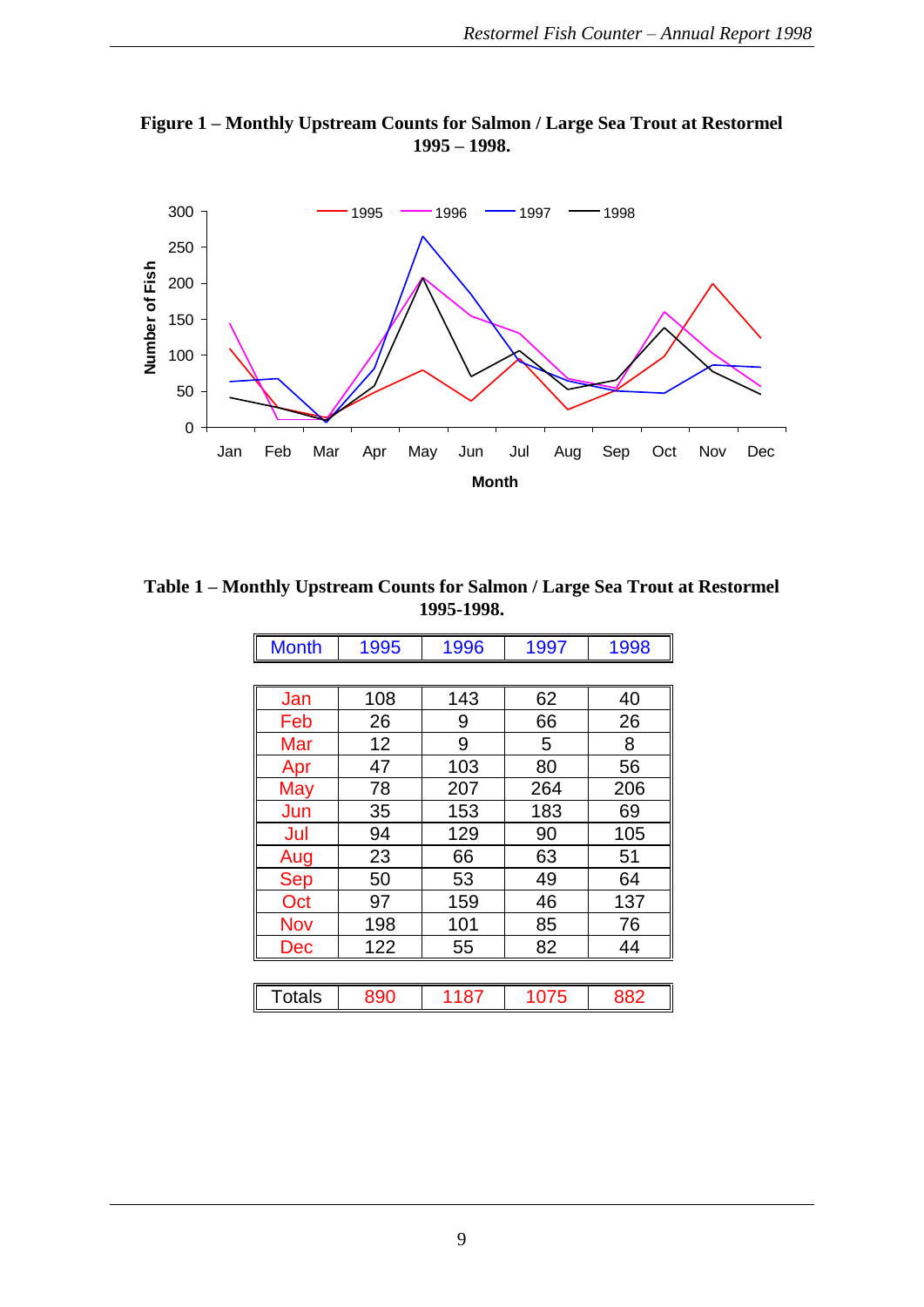

**Figure 2 – Monthly Upstream Counts for Sea Trout at Restormel 1995 – 1998**.

**Table 2 – Monthly Upstream Counts for Sea Trout at Restormel 1995 – 1998.**

| <b>Month</b>  | 1995 | 1996 | 1997 | 1998 |  |  |  |  |  |
|---------------|------|------|------|------|--|--|--|--|--|
|               |      |      |      |      |  |  |  |  |  |
| Jan           | 52   | 156  | 13   | 46   |  |  |  |  |  |
| Feb           | 8    | 10   | 4    | 6    |  |  |  |  |  |
| Mar           | 47   | 18   | 1    | 35   |  |  |  |  |  |
| Apr           | 274  | 303  | 264  | 256  |  |  |  |  |  |
| May           | 446  | 573  | 388  | 948  |  |  |  |  |  |
| Jun           | 1759 | 1065 | 1454 | 1070 |  |  |  |  |  |
| Jul           | 1513 | 2578 | 1237 | 770  |  |  |  |  |  |
| Aug           | 368  | 489  | 116  | 214  |  |  |  |  |  |
| <b>Sep</b>    | 263  | 92   | 21   | 36   |  |  |  |  |  |
| Oct           | 310  | 125  | 36   | 107  |  |  |  |  |  |
| Nov           | 368  | 84   | 113  | 82   |  |  |  |  |  |
| Dec           | 98   | 18   | 30   | 20   |  |  |  |  |  |
|               |      |      |      |      |  |  |  |  |  |
| <b>Totals</b> | 5506 | 5511 | 3677 | 3590 |  |  |  |  |  |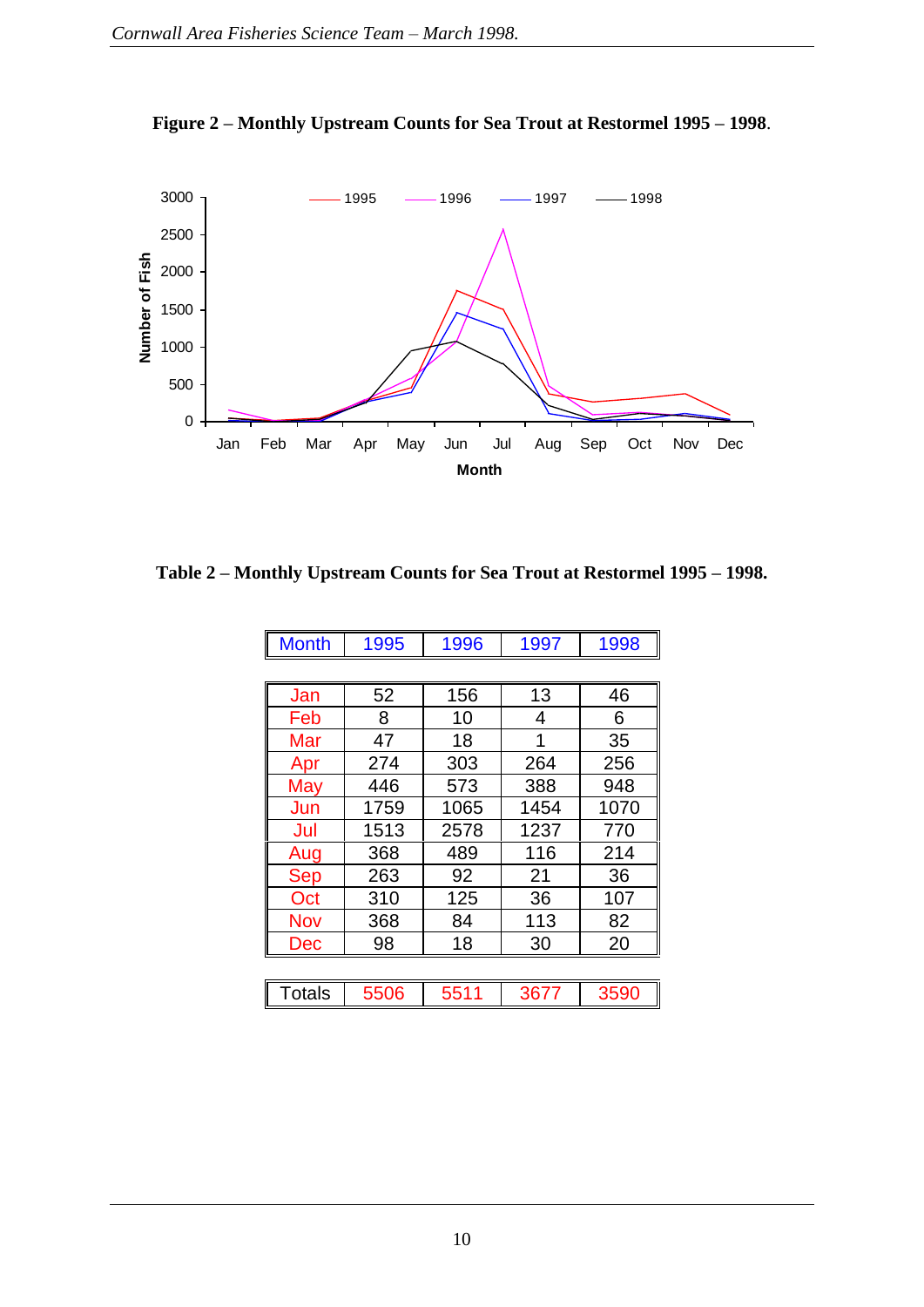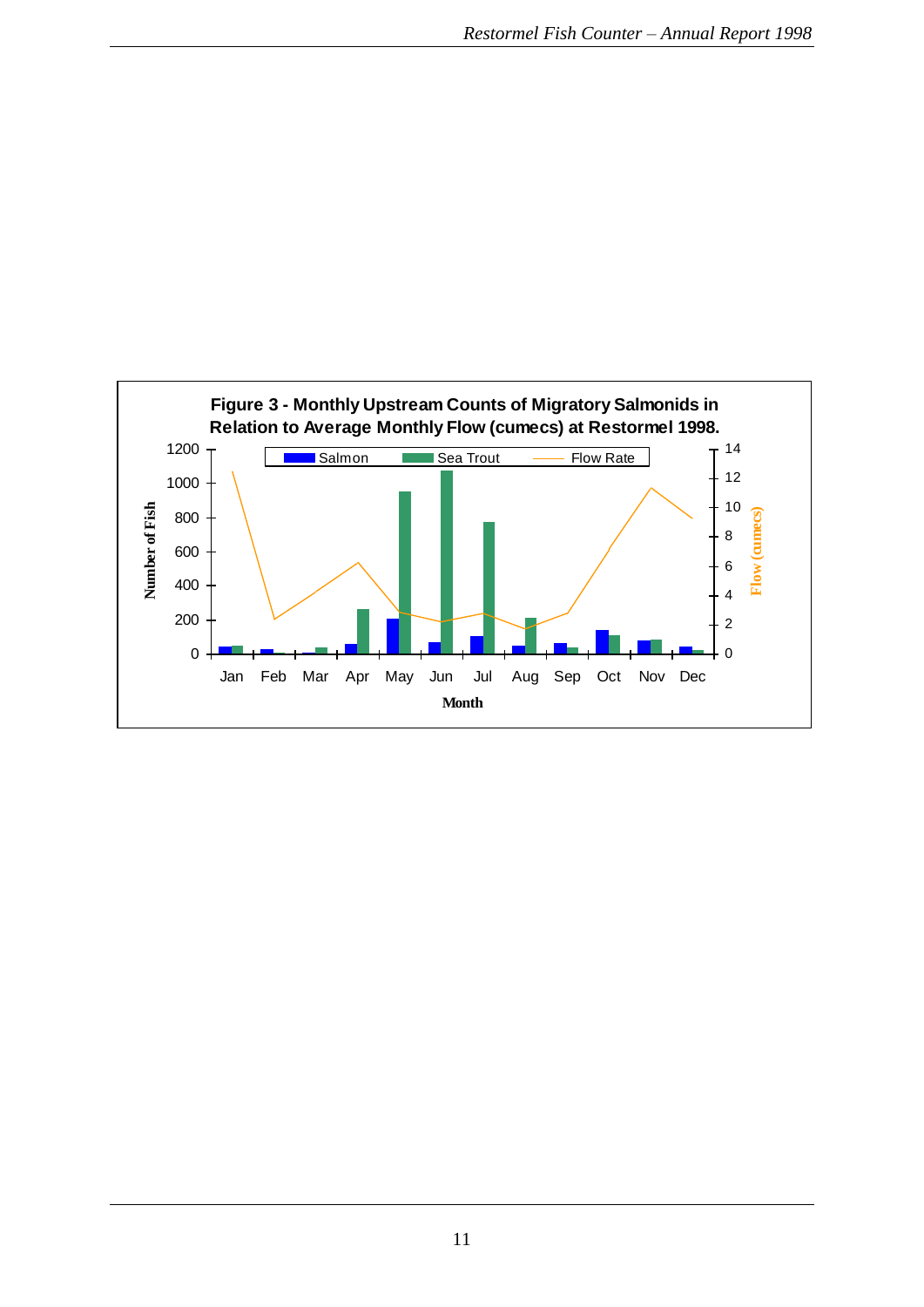#### **Figure 4.**



#### **Figure 5.**

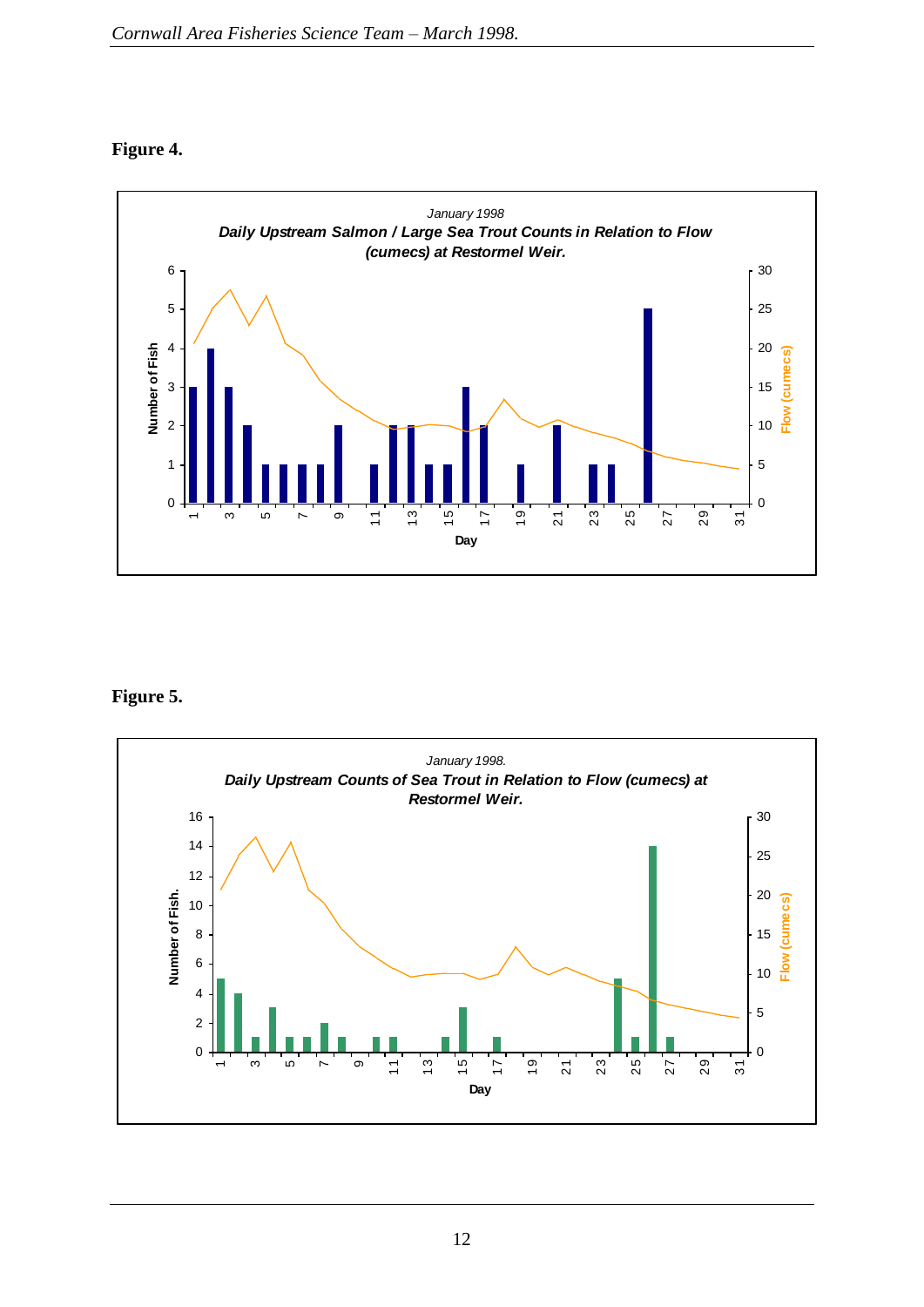



#### **Figure 7.**

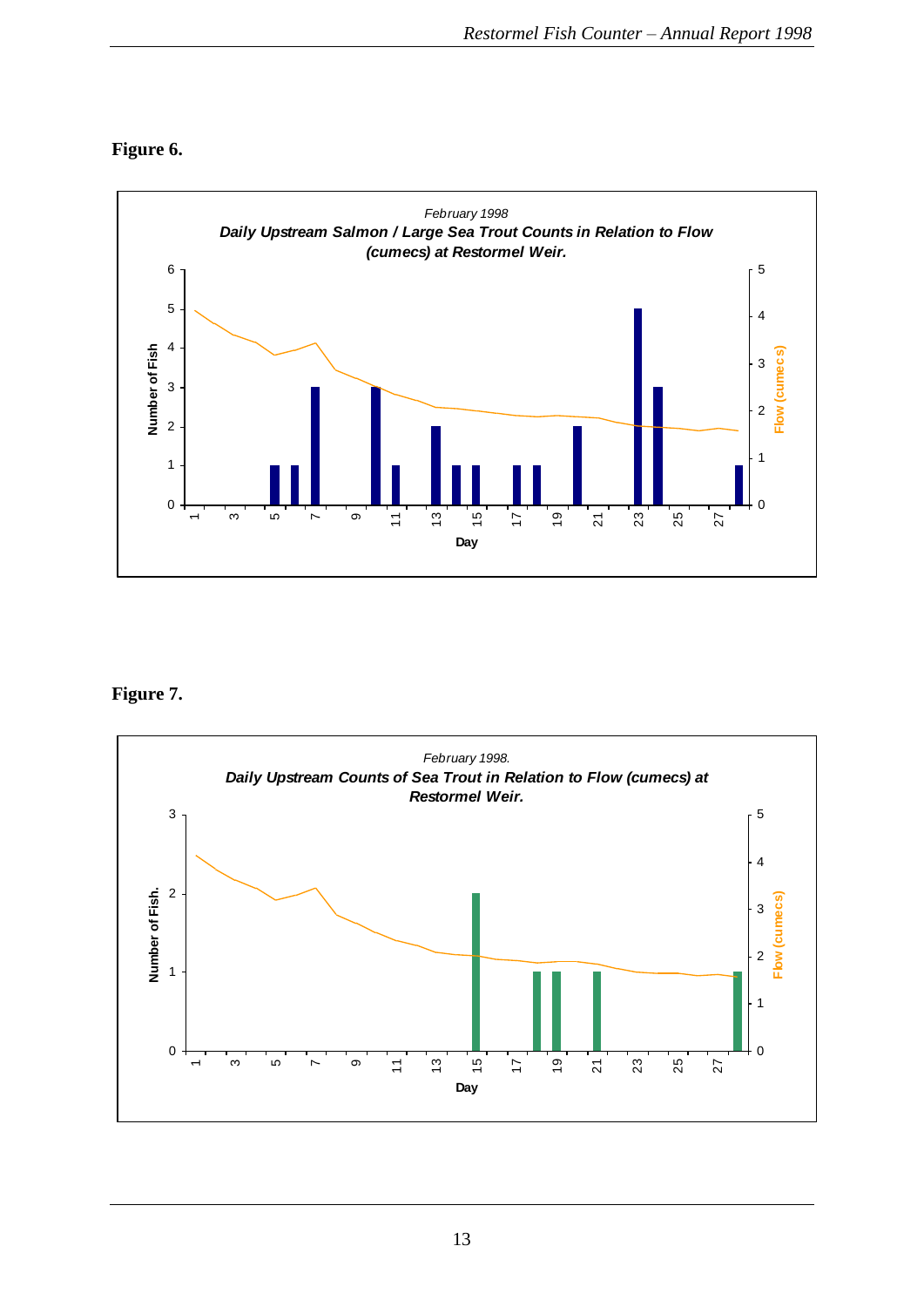#### **Figure 8.**



#### **Figure 9.**

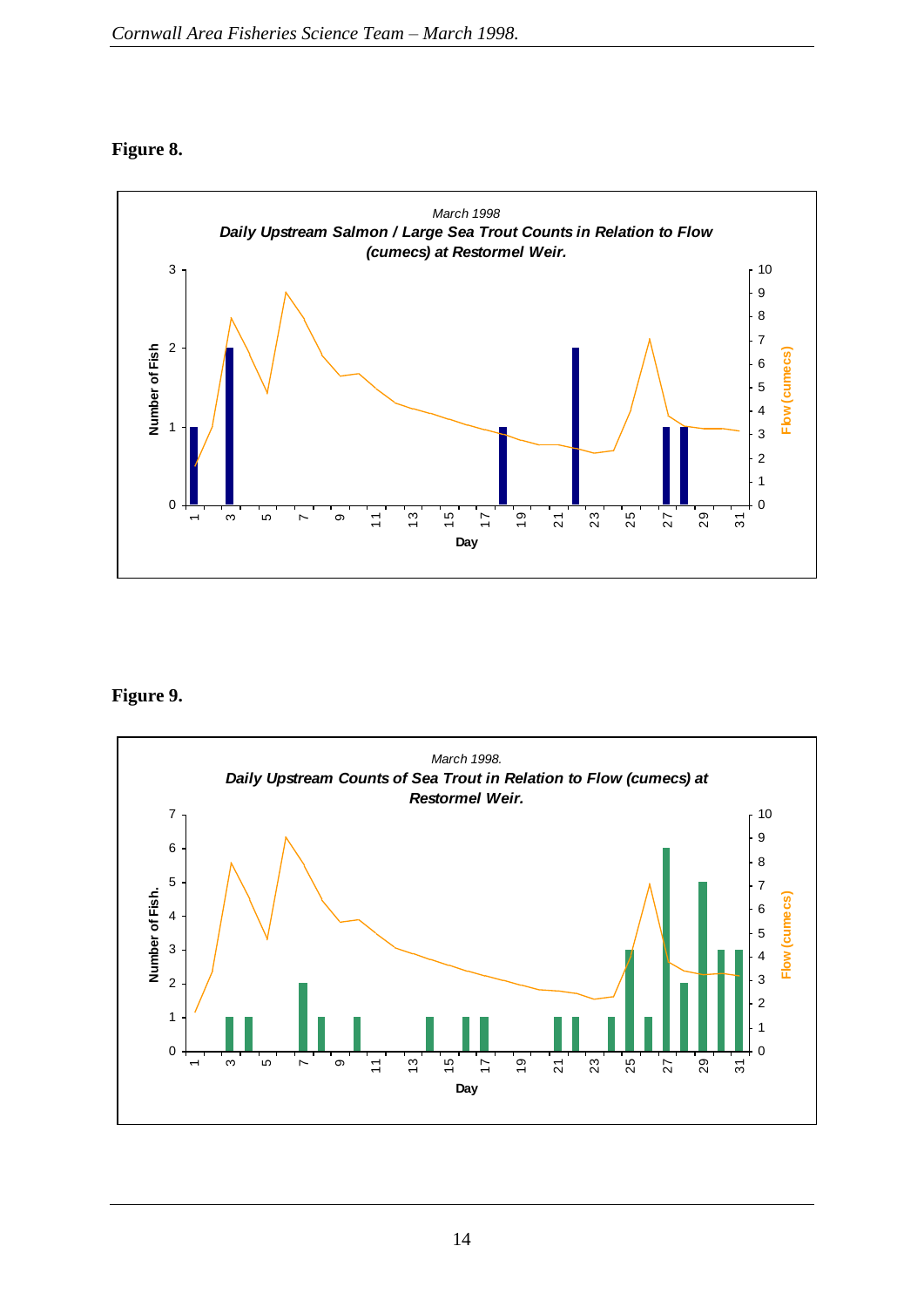



#### **Figure 11.**

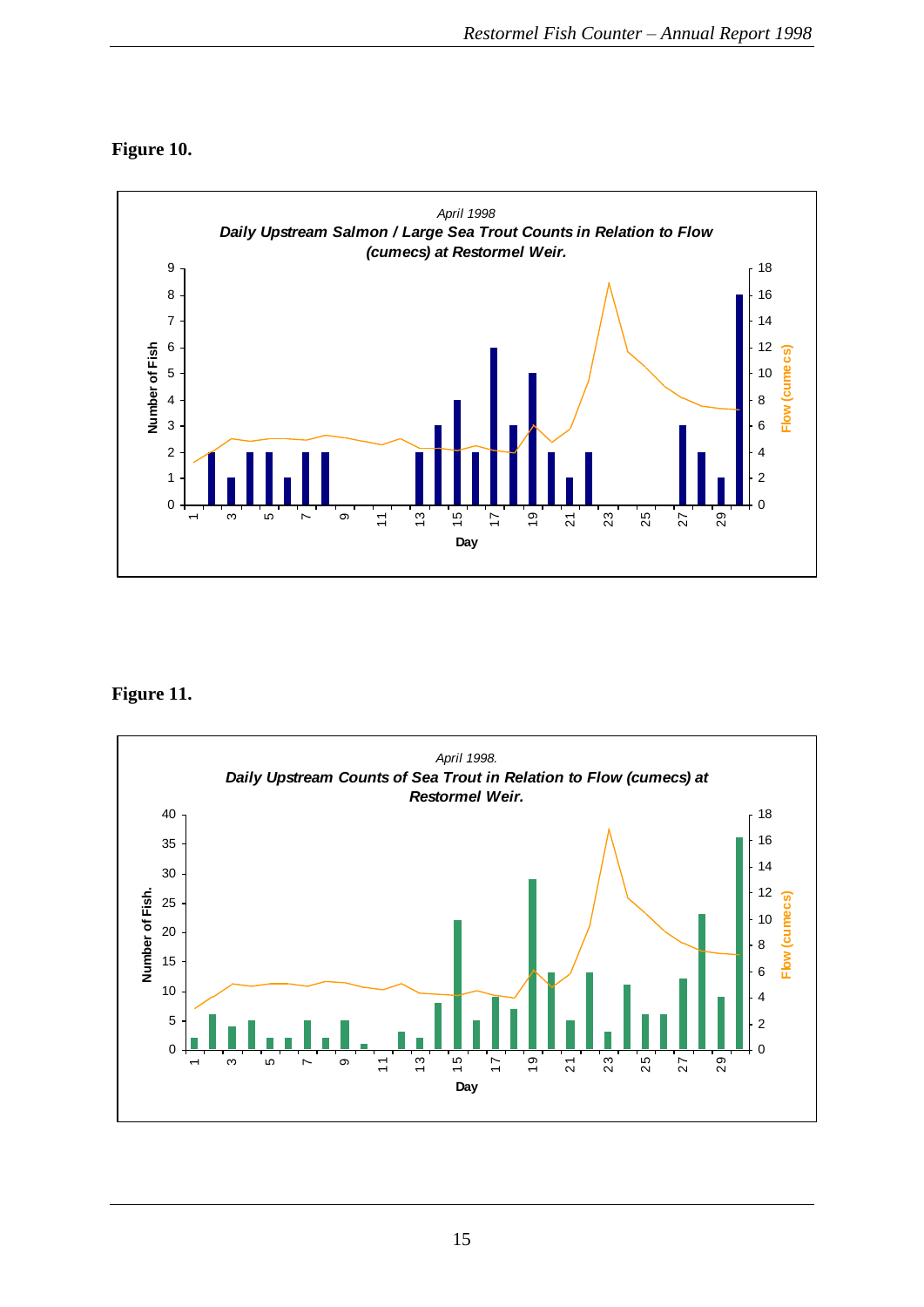#### **Figure 12.**



#### **Figure 13.**

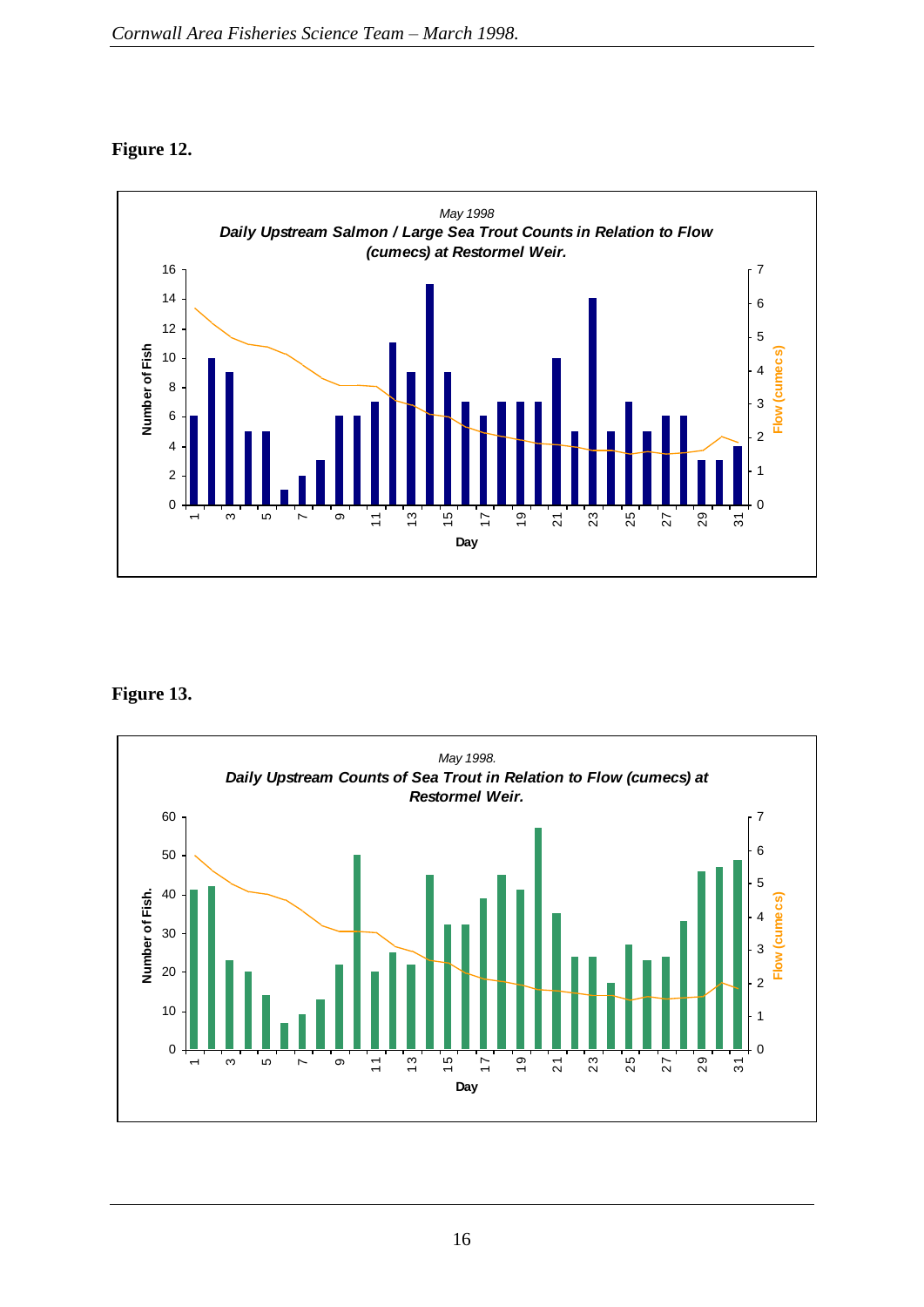



**Figure 15.**

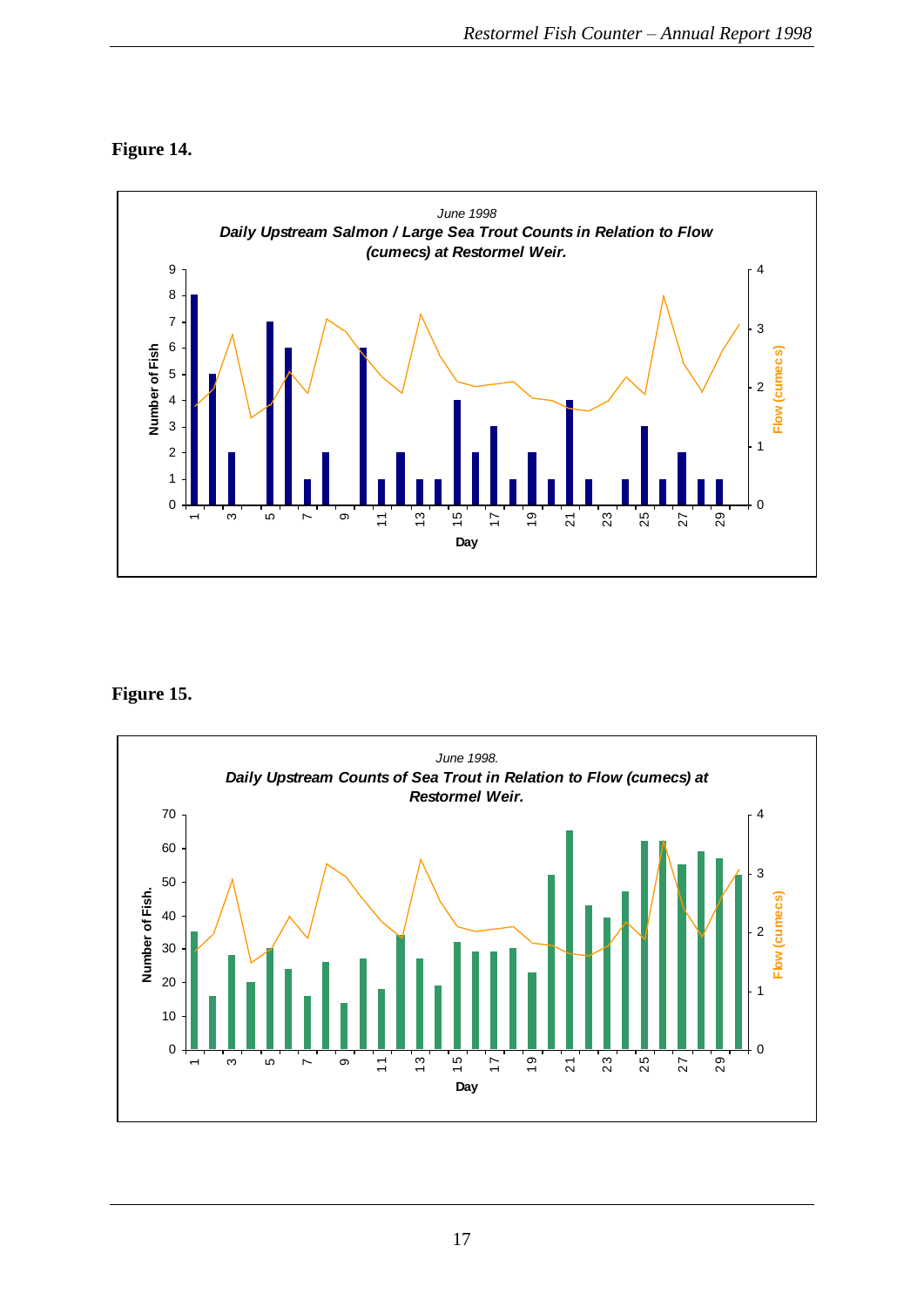#### **Figure 16.**



**Figure 17.**

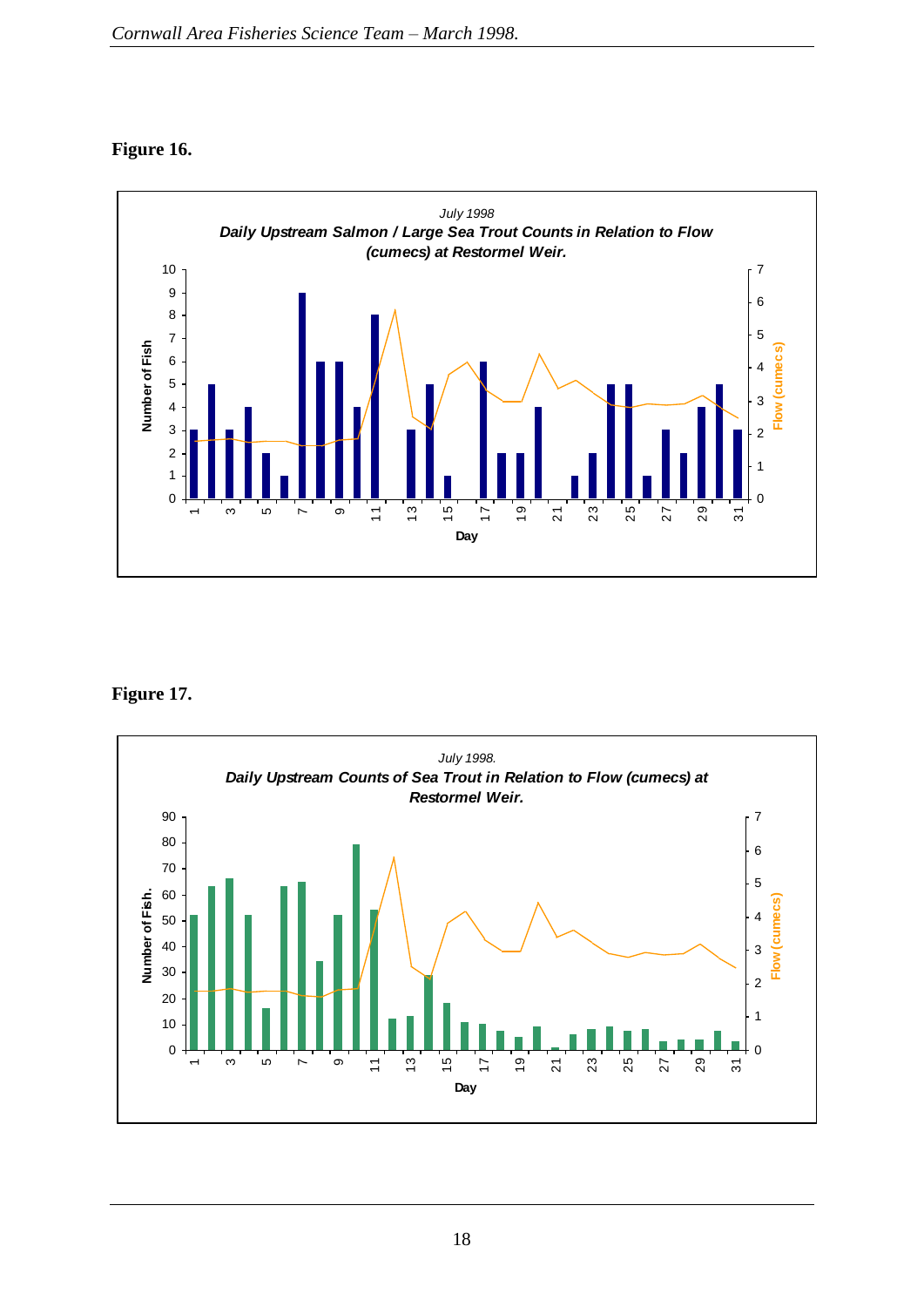



**Figure 19.**

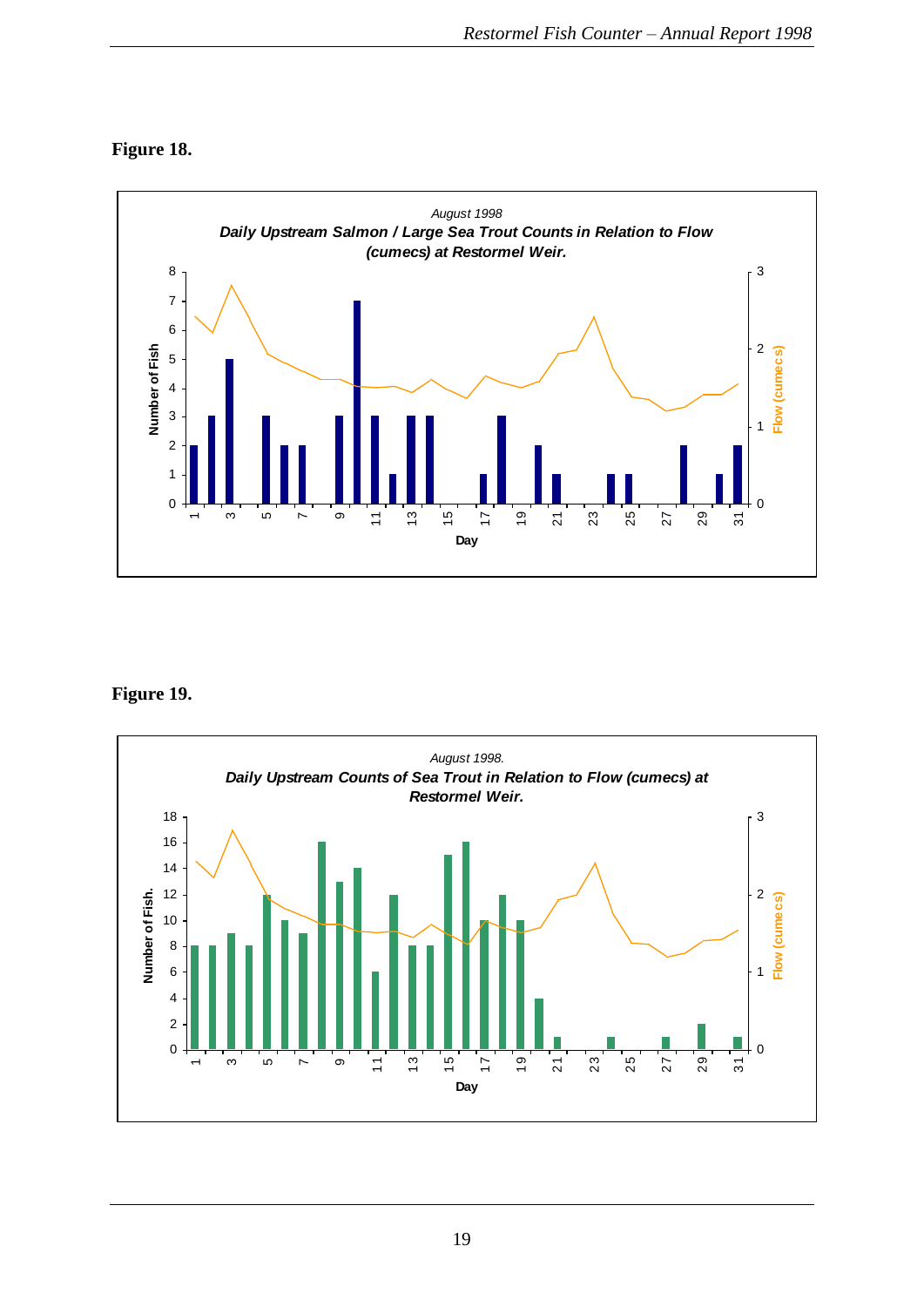#### **Figure 20.**



#### **Figure 21.**

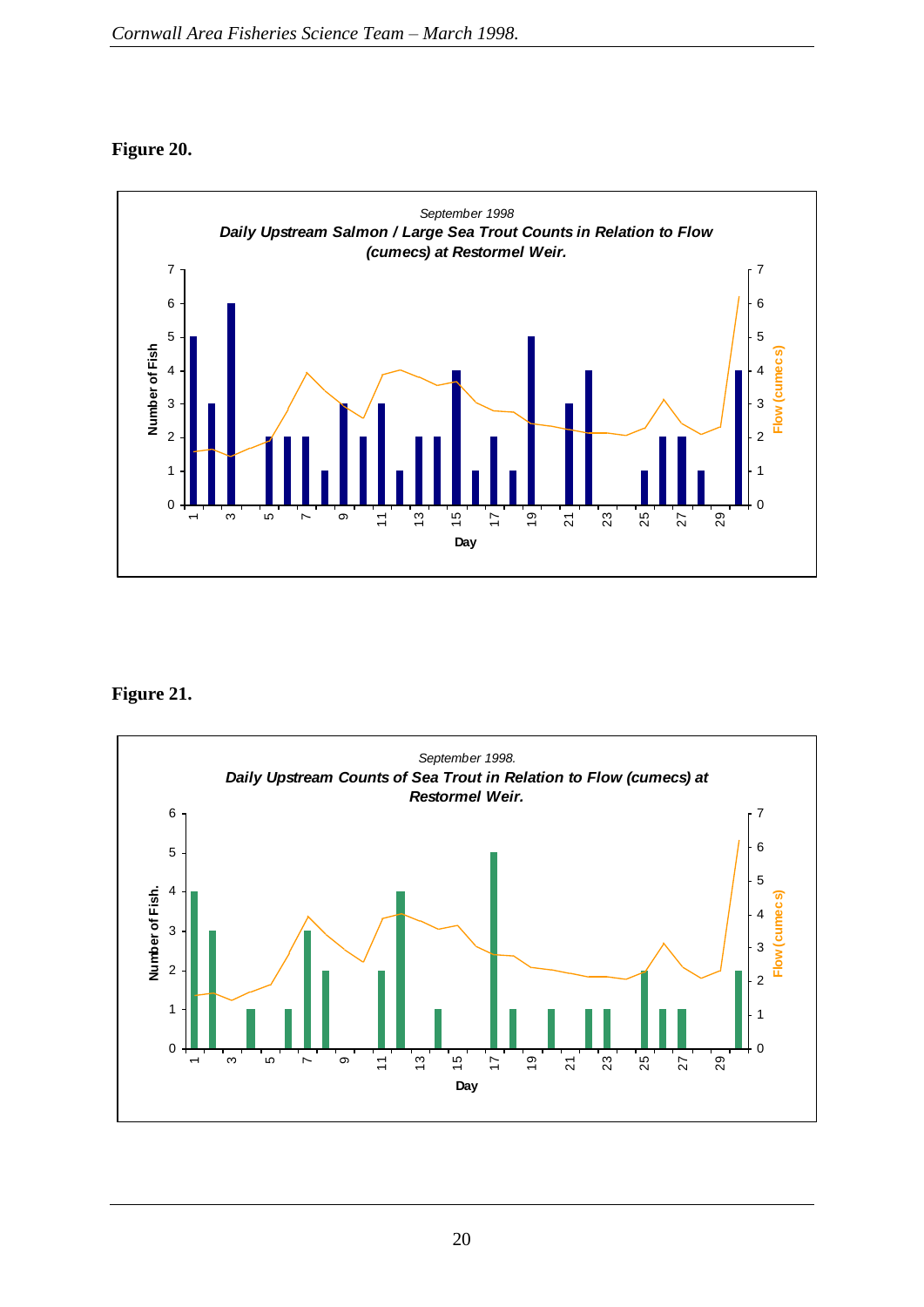

#### **Figure 22.**

#### **Figure 23.**

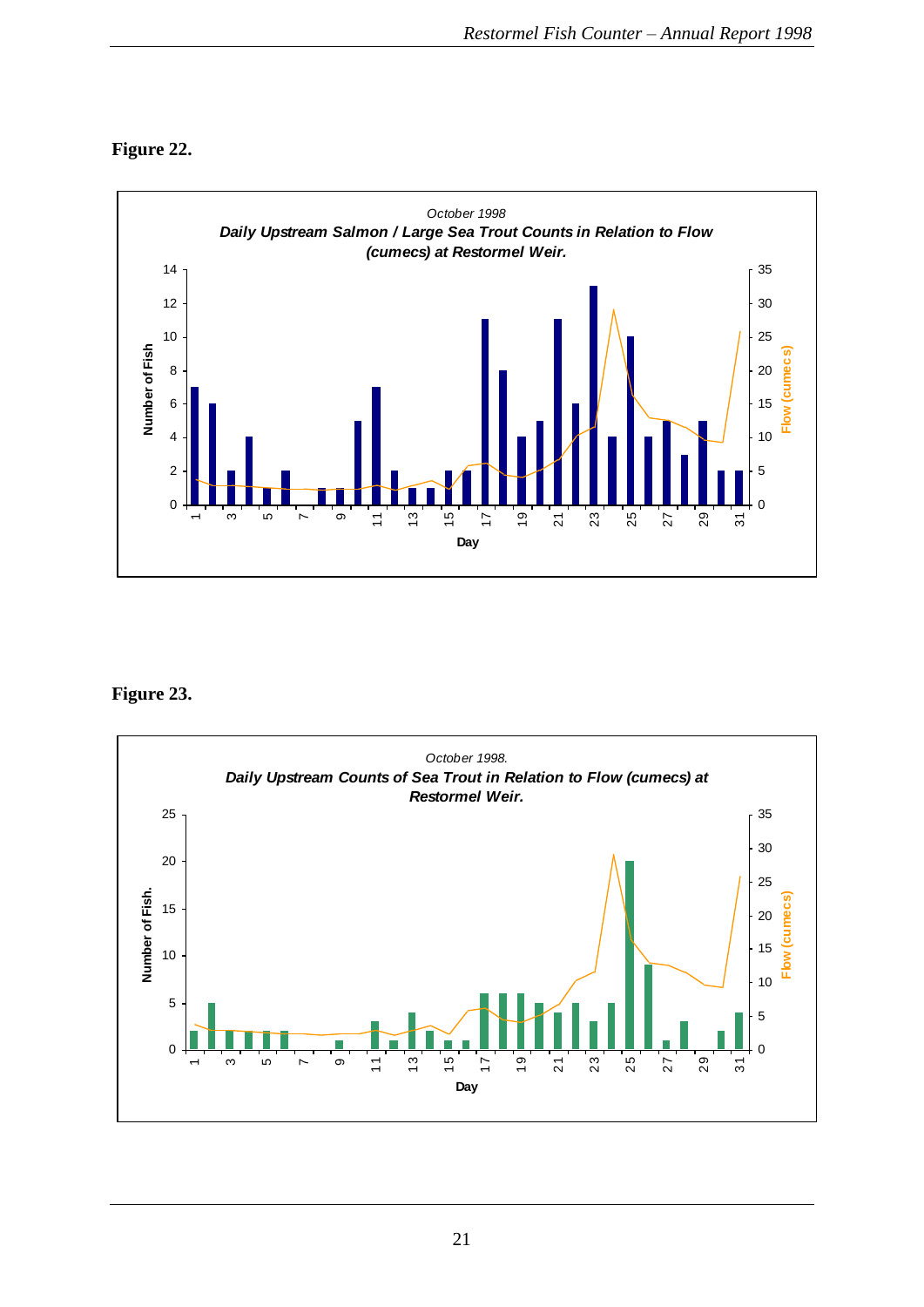#### **Figure 24.**



#### **Figure 25.**

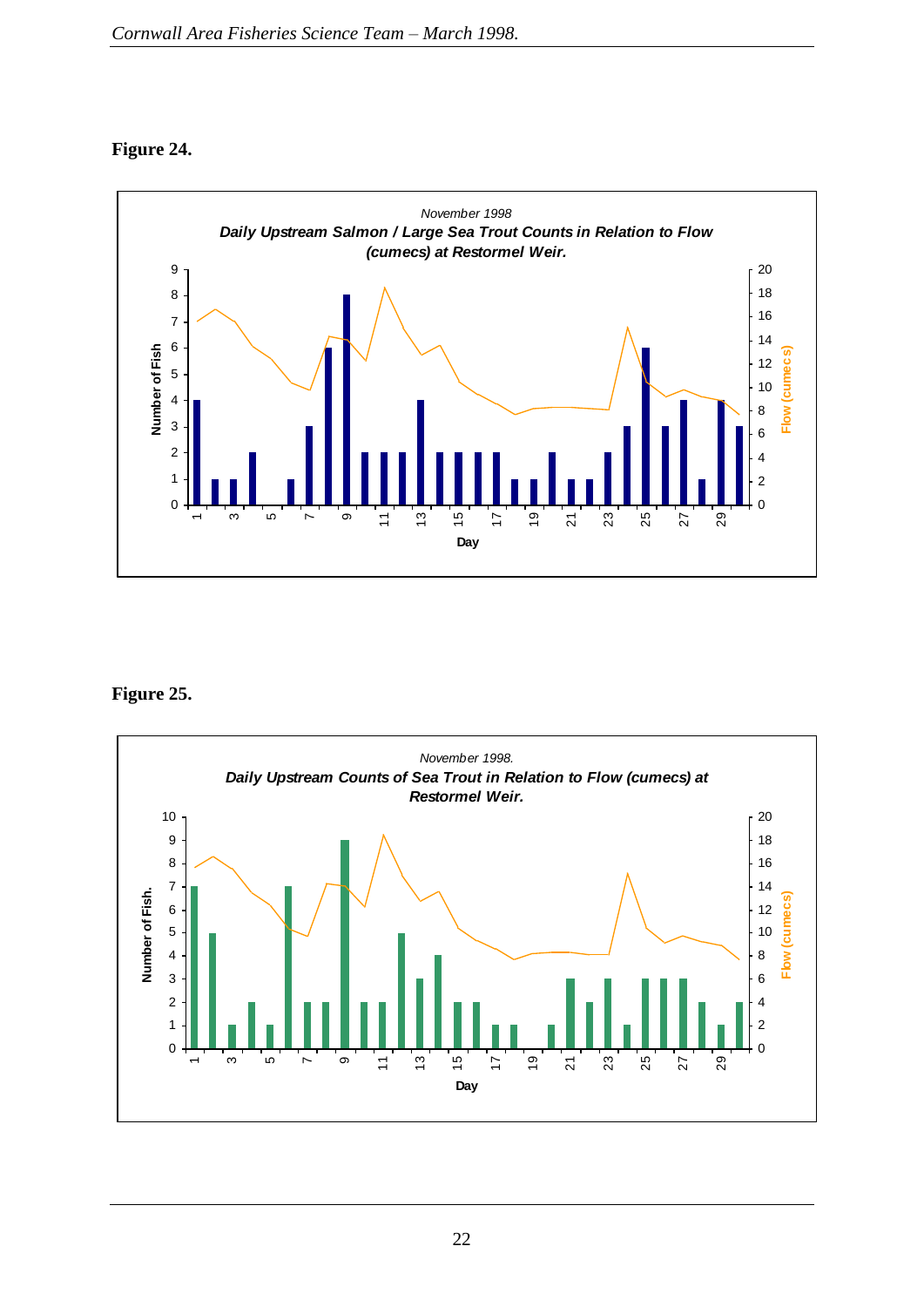![](_page_22_Figure_1.jpeg)

![](_page_22_Figure_2.jpeg)

#### **Figure 27.**

![](_page_22_Figure_4.jpeg)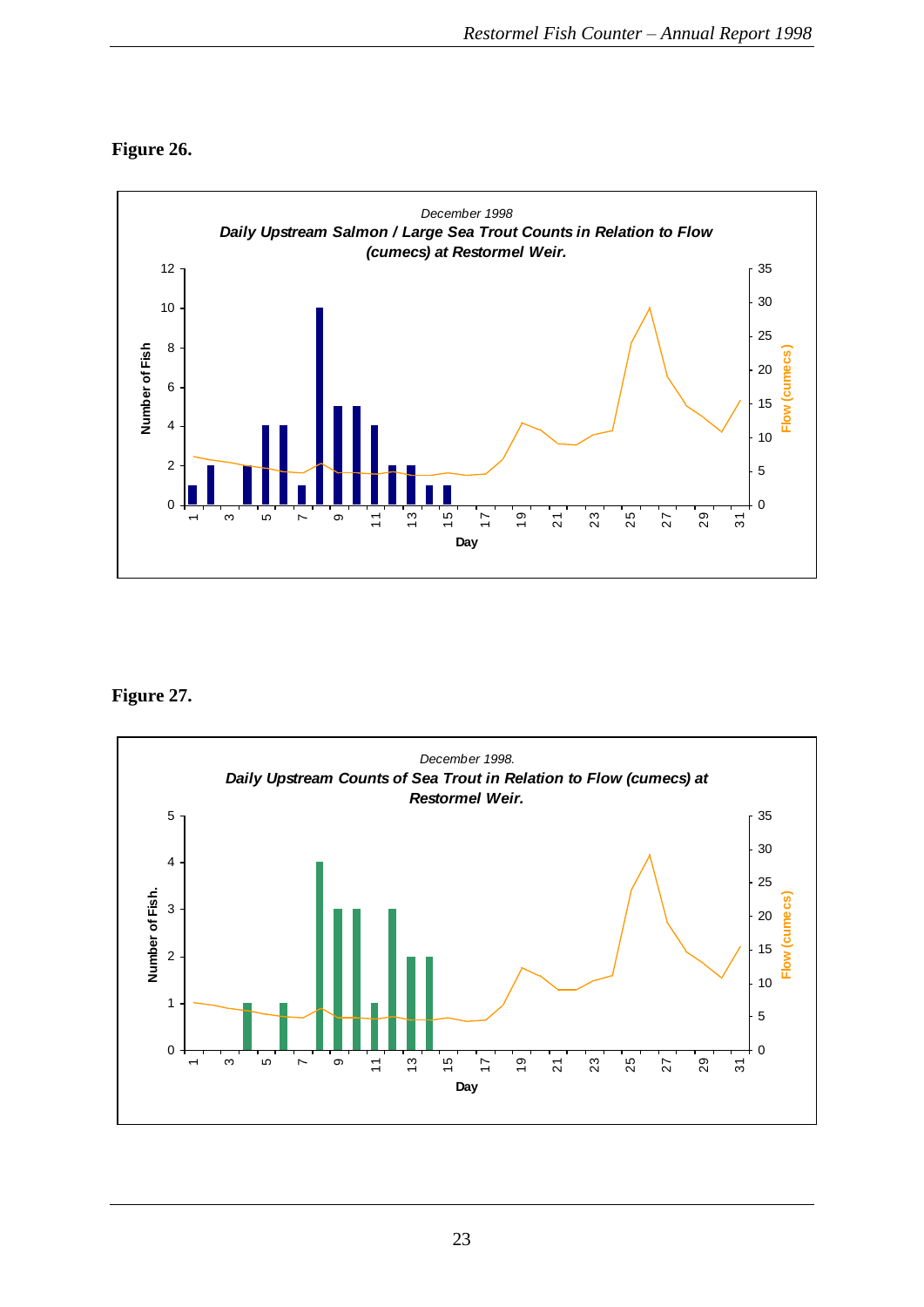#### **8.0 APPENDICES**

#### **Appendix 1.**

#### **Operating protocol for the Logie 2100A resistivity fish counter at Restormel Weir.**

To detect fish passing upstream, the Logie 2100A utilises three stainless steel electrodes that are set into the downstream face of the fish pass at Restormel Weir. The construction of the fish pass ensures a smooth laminar flow of water over the electrodes and allows the fish to ascend the weir in close proximity to the electrode array. The electrodes are set into a polythene block to reduce fluctuations in resistivity due to the structure and between the electrodes.

The counter operates by applying a low positive/negative voltage (5 volts) at high frequency to the upper (+5 volts) and lower (-5 volts) electrodes. The net voltage at the central electrode is virtually zero as the two voltages effectively cancel each other out. As a fish passes over the bottom electrode it acts as a weak electrical conductor, causing an increase in the negative voltage at the central electrode. As a fish passes over the central and upper electrode it causes an increased positive voltage at the central electrode. The net result of a fish passing over the electrode array is a typical sine wave, the amplitude of the waveform being governed by the size of the fish.

The counter processes the signal received from the electrodes and uses an algorithm, together with pre-set parameters, to assess whether the object is a fish or not. If the positive and negative parts of the waveform are similar the counter recognises the 'event' as a fish and logs it as either an 'upstream' or a 'downstream' fish. The counter also records information connected to the event such as date, time, direction, water conductivity and signal strength (deflection signal size). If the deflection signal does not conform to that of a 'typical fish', it is logged as an event or discarded. In this way the counter can distinguish between fish and inanimate objects such as leaves and twigs.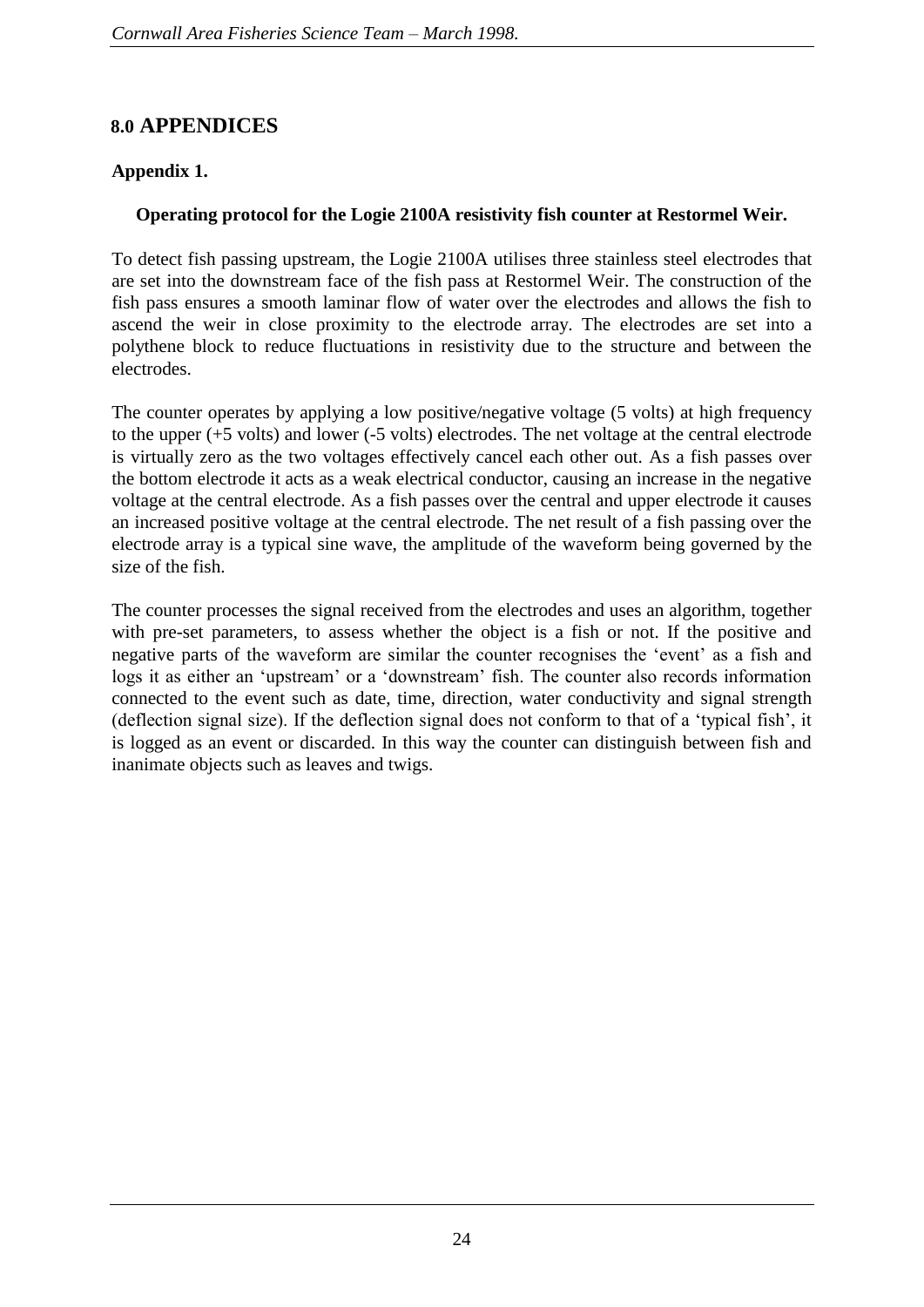#### **Appendix 2.**

#### **Species Apportionment and Data Analysis**

Species apportionment is made on the basis of the deflection signal size that is generated by the counter when a fish passes over the electrodes on the weir. The validation study conducted in 1997 (ref: 01) using video equipment to identify and measure fish traversing the weir found a linear relationship between fish length and deflection signal size. The study concluded that a deflection signal size of 50 could be used to differentiate between the majority of salmon and sea trout between July and February (88% of all fish greater 50 cm attained a deflection size greater than 50).

Data from previous years indicated that larger sea trout run into the river from March –May. In order to eliminate these larger sea trout from the salmon count within this period the deflection signal size to differentiate salmon from sea trout is increased to 70. It must be stressed that this relationship is not 100% accurate and that some large sea trout, those greater than 70 cm, may be counted as salmon.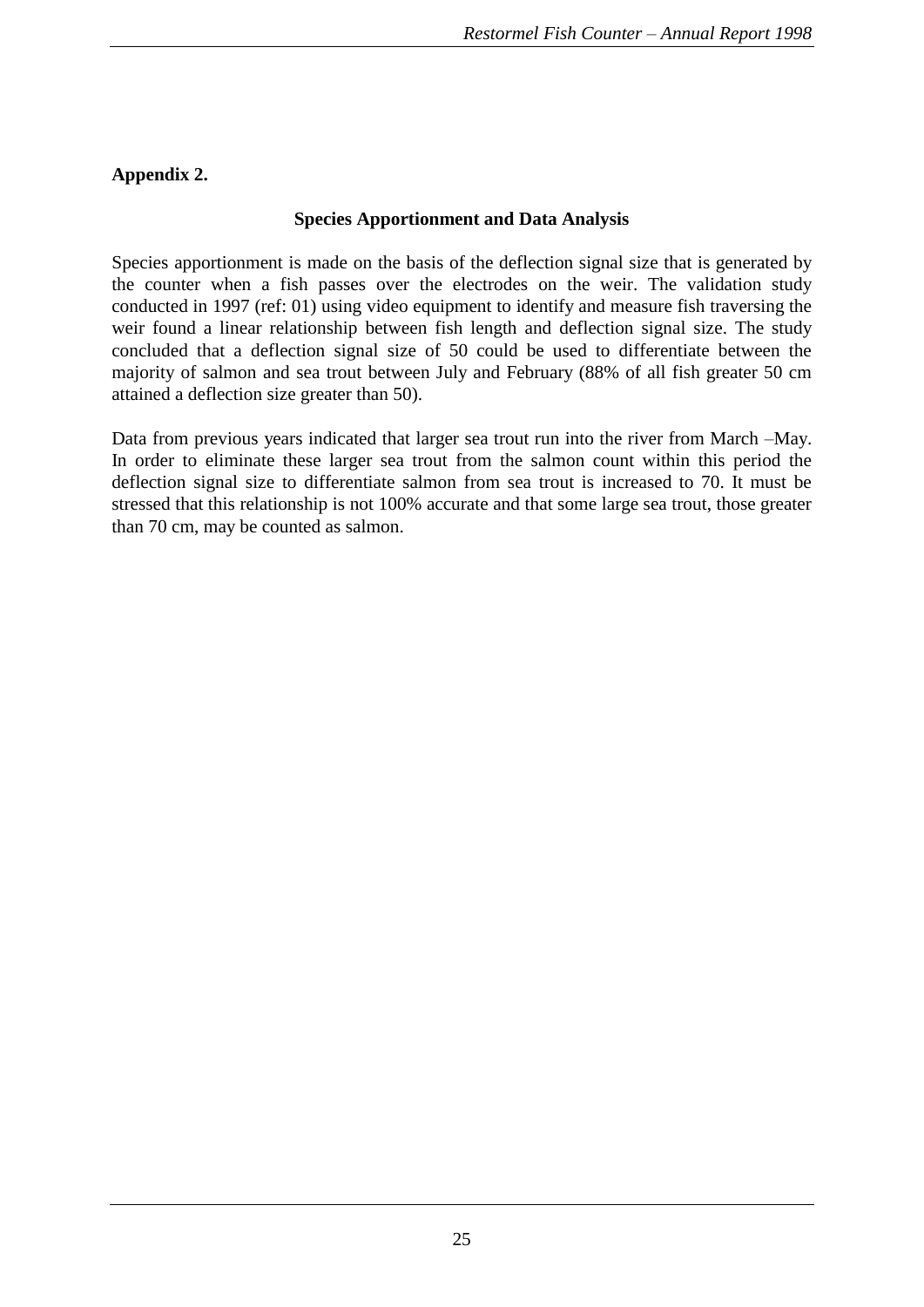## **Appendix 3.**

#### **Table 1: Lengths and Age Classes of all Salmon Caught at Restormel Fish Trap 1979 - 1984.**

| Date          | Age Class | Length (cm) | Date          | Age Class         | Length ( |
|---------------|-----------|-------------|---------------|-------------------|----------|
| 14-Jul-79     | $2.1 +$   | 55.2        | 18-Sep-81     | $2.1 +$           | 64.5     |
| 10-Aug-79     | $2.1+$    | 64.1        | 18-Sep-81     | $2.1 +$           | 50.4     |
| 10-Aug-79     | $2.1+$    | 67.1        | 18-Sep-81     | $2.1 +$           | 60.4     |
| 10-Aug-79     | $2.1 +$   | 62.3        | 25-Sep-82     | $\star$           | 62.5     |
| 10-Aug-79     | $2.1+$    | 65.3        | $25-$ Sep-82  | $\overline{\ast}$ | 60       |
| 10-Aug-79     | $2.1+$    | 62.5        | $25-Sep-82$   | $\overline{\ast}$ | 62       |
| 2-Aug-80      | $2.1 +$   | 54          | 26-Sep-82     | $\star$           | 63.6     |
| 16-Aug-80     | $2.1 +$   | 64.7        | 3-Oct-83      | $2.1 +$           | 63.5     |
| 16-Aug-80     | $2.1 +$   | 62.8        | 16-Oct-83     | $\star$           | 63       |
| 16-Aug-80     | $3.1 +$   | 65.1        | 16-Oct-83     | $\star$           | 61.8     |
| 16-Aug-80     | $2.2+$    | 80.7        | 17-Oct-83     | $2.2+$            | 80       |
| 29-Aug-80     | Rep       | 67.6        | 17-Oct-83     | Rep               | 64       |
| 29-Aug-80     | $2.1 +$   | 55.5        | 17-Oct-83     | $2.1 +$           | 65       |
| 29-Aug-80     | $2.1+$    | 61.8        | 17-Oct-83     | $\ast$            | 65.2     |
| 29-Aug-80     | $2.1+$    | 66.7        | 17-Oct-83     | $\overline{\ast}$ | 63.5     |
| 29-Aug-80     | $2.1+$    | 60.2        | 17-Oct-83     | $\star$           | 67.5     |
| 30-Aug-80     | $2.1 +$   | 59.7        | 17-Oct-83     | $\star$           | 62.2     |
| 30-Aug-80     | $2.2+$    | 80.8        | $26 - Sep-84$ | $-2+$             | 82.3     |
| 13-Sep-80     | Rep       | 53.9        | 26-Sep-84     | $2.1+$            | 61.7     |
| $20 - Jun-81$ | $2.2+$    | 75.4        | 26-Sep-84     | $-1+$             | 64.1     |
| 18-Jul-81     | $2.1+$    | 58.5        | 26-Sep-84     | $2.1 +$           | 60.4     |
| 18-Jul-81     | $2.1+$    | 55.8        | 26-Sep-84     | $-0.1 +$          | 59.9     |
| 24-Jul-81     | $>1.1+$   | 66.5        | 26-Sep-84     | $2.1+$            | 63       |
| 25-Jul-81     | $2.1+$    | 59.8        | 26-Sep-84     | $2+.1+$           | 72.3     |
| 1-Aug-81      | $3.1+$    | 64.8        | 29-Jun-84     | $2.1+$            | 61.7     |
| 1-Aug-81      | $2+.2+$   | 70          | 30-Sep-84     | $2.1+$            | 62.5     |
| 1-Aug-81      | $2.1+$    | 60.2        | 30-Sep-84     | $2.1 +$           | 59       |
| 18-Sep-81     | $2.1+$    | 60.6        | 30-Sep-84     | $-1+$             | 58.8     |
| 18-Sep-81     | $2+.1+$   | 58          | 30-Sep-84     | $2 + 1 +$         | 69.2     |
| 18-Sep-81     | $2.1+$    | 63          | 30-Sep-84     | $2.1+$            | 63.2     |
| 18-Sep-81     | $2.1+$    | 58.5        | 30-Sep-84     | $2.1 +$           | 69.8     |
| 18-Sep-81     | $2.1+$    | 49.2        |               |                   |          |
|               |           |             |               |                   |          |

| Date                       | Age Class | Length (cm)     | Date        | Age Class         | Length (cm) |
|----------------------------|-----------|-----------------|-------------|-------------------|-------------|
| $\overline{-J}$ ul-79      | $2.1+$    | 55.2            | 18-Sep-81   | $2.1 +$           | 64.5        |
| -Aug-79                    | $2.1 +$   | 64.1            | 18-Sep-81   | $2.1 +$           | 50.4        |
| -Aug-79                    | $2.1 +$   | 67.1            | 18-Sep-81   | $2.1 +$           | 60.4        |
| Aug-79                     | $2.1+$    | 62.3            | 25-Sep-82   | $\star$           | 62.5        |
| -Aug-79                    | $2.1+$    | 65.3            | 25-Sep-82   | $\ast$            | 60          |
| -Aug-79                    | $2.1 +$   | 62.5            | 25-Sep-82   | $\star$           | 62          |
| Aug-80                     | $2.1+$    | 54              | 26-Sep-82   | $\ast$            | 63.6        |
| Aug-80                     | $2.1+$    | 64.7            | $3-Oct-83$  | $2.1 +$           | 63.5        |
| -Aug-80                    | $2.1 +$   | 62.8            | 16-Oct-83   | $\star$           | 63          |
| Aug-80                     | $3.1 +$   | 65.1            | 16-Oct-83   | $\star$           | 61.8        |
| Aug-80                     | $2.2+$    | 80.7            | 17-Oct-83   | $2.2+$            | 80          |
| $\overline{A}$ ug-80       | Rep       | 67.6            | 17-Oct-83   | Rep               | 64          |
| $\overline{A}$ ug-80       | $2.1+$    | 55.5            | $17-Oct-83$ | $2.1+$            | 65          |
| $\overline{A}$ ug-80       | $2.1 +$   | 61.8            | 17-Oct-83   | $\overline{\ast}$ | 65.2        |
| Aug-80                     | $2.1+$    | 66.7            | 17-Oct-83   | $\star$           | 63.5        |
| Aug-80                     | $2.1 +$   | 60.2            | 17-Oct-83   | $\star$           | 67.5        |
| Aug-80                     | $2.1 +$   | 59.7            | 17-Oct-83   | $\star$           | 62.2        |
| Aug-80                     | $2.2+$    | 80.8            | 26-Sep-84   | $-2+$             | 82.3        |
| $\overline{S}$ ep-80       | Rep       | 53.9            | 26-Sep-84   | $2.1+$            | 61.7        |
| $\overline{J}$ un-81       | $2.2+$    | 75.4            | 26-Sep-84   | $-1+$             | 64.1        |
| $\overline{-J}$ ul-81      | $2.1+$    | 58.5            | 26-Sep-84   | $2.1+$            | 60.4        |
| -Jul-81                    | $2.1 +$   | 55.8            | 26-Sep-84   | $-0.1 +$          | 59.9        |
| -Jul-81                    | $>1.1+$   | 66.5            | 26-Sep-84   | $2.1+$            | 63          |
| $-$ Jul-81                 | $2.1+$    | 59.8            | 26-Sep-84   | $2+.1+$           | 72.3        |
| Aug-81                     | $3.1+$    | 64.8            | 29-Jun-84   | $2.1+$            | 61.7        |
| Aug-81                     | $2+.2+$   | $\overline{70}$ | 30-Sep-84   | $2.1+$            | 62.5        |
| Aug-81                     | $2.1 +$   | 60.2            | 30-Sep-84   | $2.1 +$           | 59          |
| $\overline{S}$ ep-81       | $2.1 +$   | 60.6            | 30-Sep-84   | $-0.1 +$          | 58.8        |
| -Sep-81                    | $2+.1+$   | 58              | 30-Sep-84   | $2 + 1 +$         | 69.2        |
| $-$ Sep-81                 | $2.1 +$   | 63              | 30-Sep-84   | $2.1+$            | 63.2        |
| Sep-81                     | $2.1 +$   | 58.5            | 30-Sep-84   | $2.1 +$           | 69.8        |
| $\overline{\text{Sep-}81}$ | $2.1+$    | 49.2            |             |                   |             |
|                            |           |                 |             |                   |             |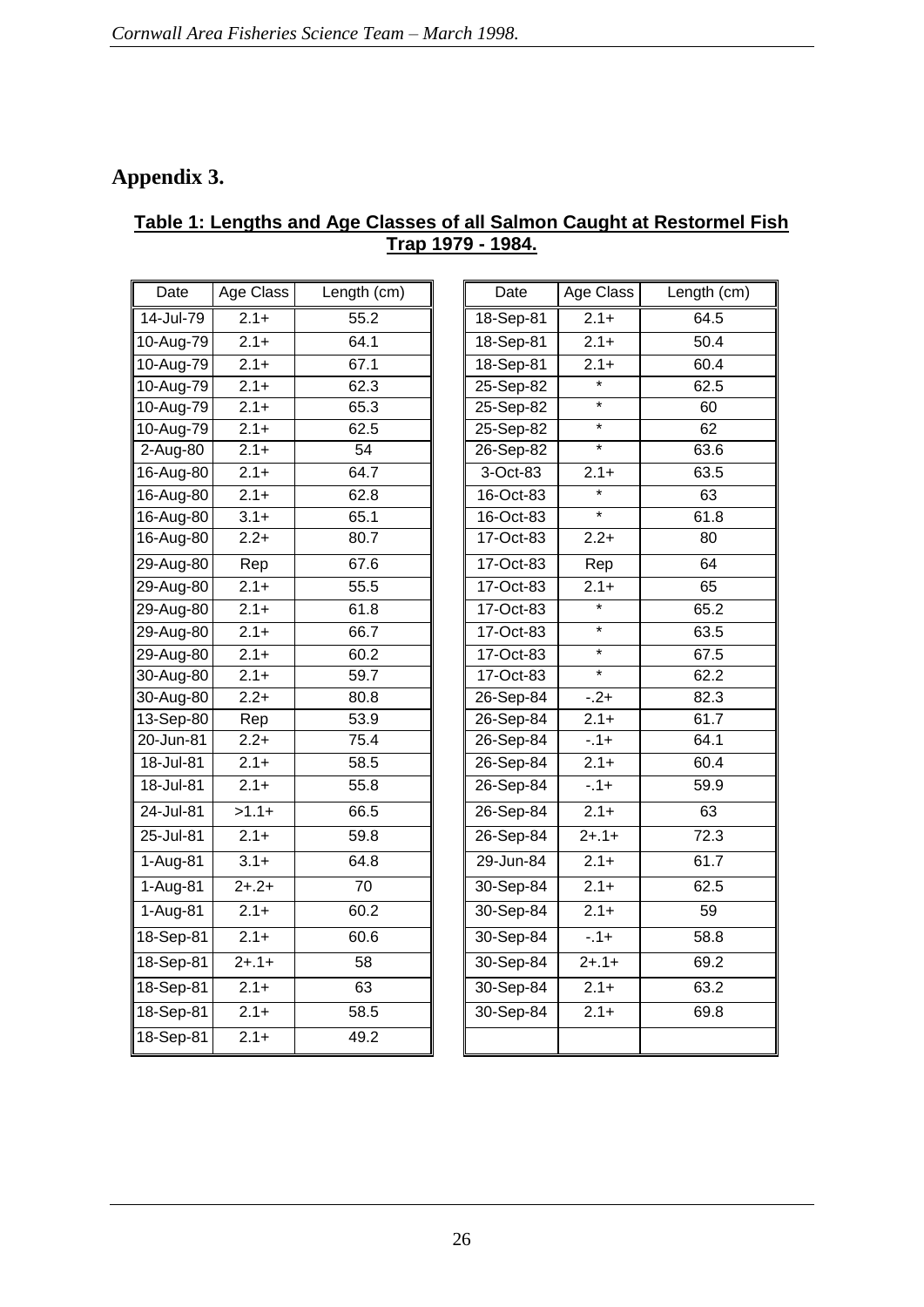## **Appendix 4.**

#### **Mean Lengths of One and Multi Sea-Winter Salmon caught at Restormel Fish Trap 1979 –1984.**

| Age Category          | Mean Length (cm) |
|-----------------------|------------------|
| One Sea-Winter Fish   | 61.62            |
| Multi Sea-Winter Fish | 78.79            |

## **Appendix 5.**

#### **Mean Lengths of all Sea Trout caught at Restormel Fish Trap 1979 – 1984.**

| Year | Maiden Fish |        |         |       | Single          | <b>Multiple Spawners</b> |                                               |      |         |         |            |           |           |         |
|------|-------------|--------|---------|-------|-----------------|--------------------------|-----------------------------------------------|------|---------|---------|------------|-----------|-----------|---------|
|      |             |        |         |       | <b>Spawners</b> |                          |                                               |      |         |         |            |           |           |         |
|      | $^{+}$      | $.1 +$ | $.2+$   | .SM+  |                 |                          | $.1+SM$ .2SM+ $.3$ SM+ $.4$ SM+ $.5$ SM+ $.5$ |      |         | $6SM+$  | $.1 + 2 +$ | $.1 + 3S$ | $.1 + 4S$ | .1+5SI  |
|      |             |        |         |       | ÷               |                          |                                               |      |         |         | SM+        | M+        | M+        | M+      |
| 1979 | 29.49       | 40.38  | $\star$ | 37.59 | 44.2            | 43.96                    | *                                             | 53.3 | $\star$ | $\star$ | $\star$    | 57.1      | $\star$   | 61.1    |
| 1980 | 28.61       | 40.24  | $\star$ | 36.47 | 45.38 41.31     |                          | 49.47                                         | 50.4 | 57.8    | $\star$ | $\star$    | $\star$   | 63.2      | 64.9    |
| 1981 | 29.91       | 42.95  | $\star$ | 37.44 | $51.25$ 43.28   |                          | 48.33                                         | 52.4 | $\star$ | $\star$ | $\star$    | 57.5      | $\star$   | $\star$ |
| 1982 | 29.48       | 41.95  | $\ast$  | 38.09 | $\star$         | 46.4                     | $\star$                                       | 58.2 | $\star$ | $\ast$  | 49.9       | 59        | $\star$   | $\star$ |
| 1983 | 30.03       | 46.04  | $\ast$  | 39.48 | 44.3            | 47.3                     | 45.1                                          | 55.9 | 59.3    | $\star$ | $\star$    | $\star$   | $\star$   | $\star$ |
| 1984 | 29.21       | 42.58  | 45.3    | 37.63 | 48.58           | 41.9                     | 50.18                                         | 52.1 | 61.5    | 62.2    | 49.9       | $\star$   | $\star$   | $\star$ |

## **Appendix 6.**

#### **Numbers of Sea Trout from each age class caught at Restormel Fish Trap 1979 – 1984.**

| Year | Maiden Fish |     |       | Single<br>Spawners |    | <b>Multiple Spawners</b> |   |   |  |                                                                               |       |    |    |    |
|------|-------------|-----|-------|--------------------|----|--------------------------|---|---|--|-------------------------------------------------------------------------------|-------|----|----|----|
|      | .+          | .1+ | $.2+$ |                    |    |                          |   |   |  | sM+  .1+SM  .2SM+ .3SM+ .4SM+ .5SM+  6SM+   .1+2+   .1+3S   .1+4S   .1+5S   . | $SM+$ | M+ | M+ | M+ |
|      |             |     |       |                    |    |                          |   |   |  |                                                                               |       |    |    |    |
| 1979 | 298         | 18  |       | 59                 | 11 | 19                       | 0 | ົ |  | 0                                                                             |       |    | O  |    |
| 1980 | 65          | 53  | 0     | 76                 | 13 | 17                       |   |   |  | 0                                                                             |       | 0  |    |    |
| 1981 | 137         | 6   |       | 8                  | 4  | 16                       |   | າ |  | 0                                                                             |       |    |    | 0  |
| 1982 | 17          | 4   | 0     |                    | 0  | 2                        |   | 2 |  | 0                                                                             |       |    | 0  | 0  |
| 1983 | 61          | 5   | 0     | 6                  |    | 2                        |   | っ |  | 0                                                                             | 0     | 0  | 0  | 0  |
| 1984 | 54          | 6   |       |                    | 4  |                          |   | າ |  |                                                                               |       | 0  | ი  | 0  |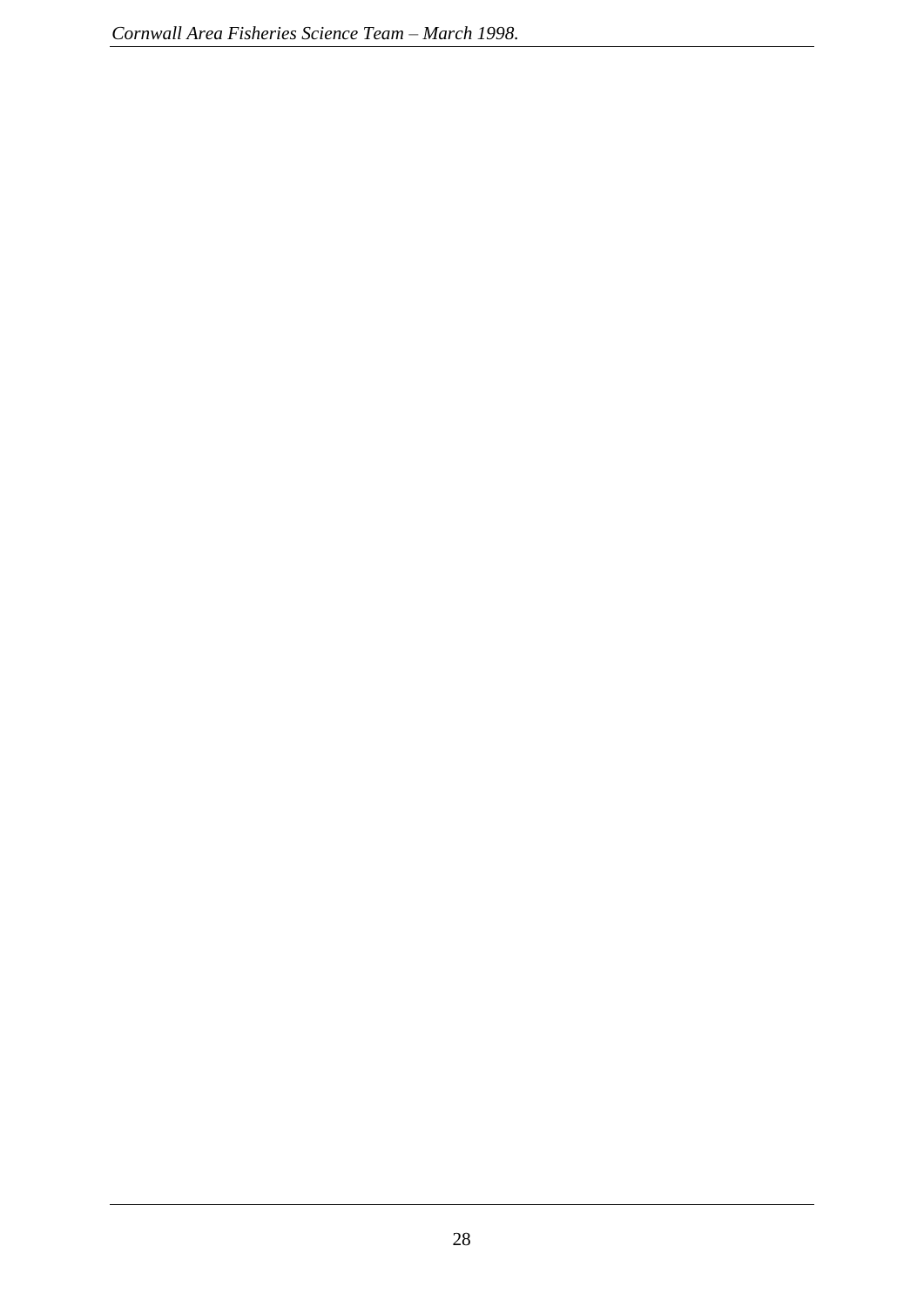## **Appendix 7**

**Daily Movements of Salmon and Sea Trout Recorded at Restormel Fish Counter In 1998.**